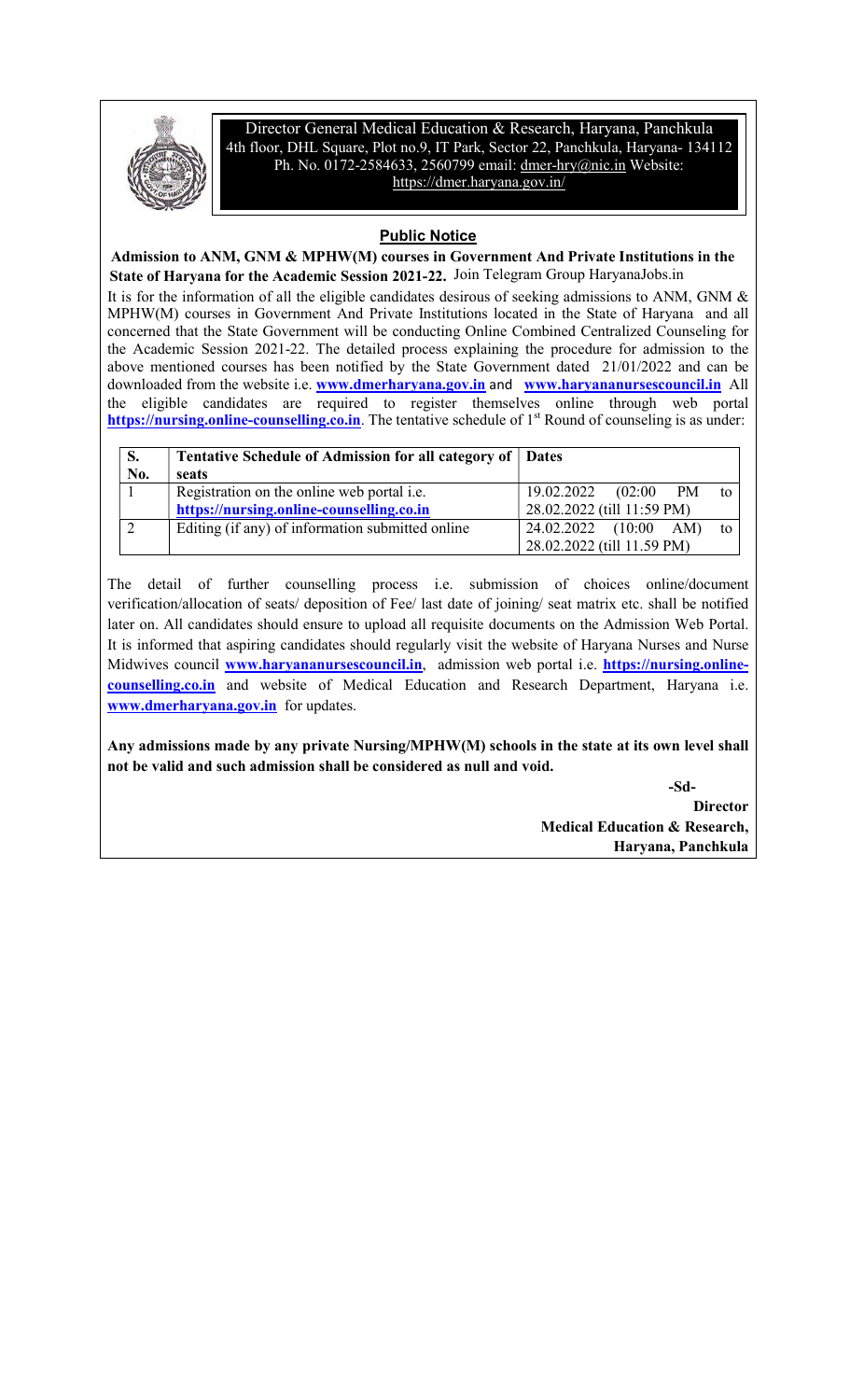

# Haryana Government Gazette **EXTRAORDINARY**

Published by Authority

© Govt. of Haryana

No. 13–2022/Ext.] CHANDIGARH, FRIDAY, JANUARY 21, 2022 (MAGHA 1, 1943 SAKA) ,

#### **HARYANA GOVERNMENT**

MEDICAL EDUCATION AND RESEARCH DEPARTMENT

**Notification**

The 21st January, 2022

#### **No.16/01/2022-6HB-IV.—**

#### Subject:- Procedure for admission to ANM, GNM & MPHW(M) courses in Government And Private in the **State of Haryana for Academic Session 2021 2021-22.**

**\*\*\*\*\*\***

| 1. | The Governor of Haryana is pleased to notify the admission procedure in supersession of all the earlier<br>notifications issued in this regard, to be adopted for admission to ANM, GNM & MPHW(M) courses for<br>the Academic Session 2021-22 in Government/Private Nursing and MPHW(M) Training Schools in the<br>State of Haryana.                                                                               |
|----|--------------------------------------------------------------------------------------------------------------------------------------------------------------------------------------------------------------------------------------------------------------------------------------------------------------------------------------------------------------------------------------------------------------------|
| 2. | It is notified that in the Government Nursing/MPHW(M) Schools all seats shall be assigned as State<br>Quota Seats. It is further notified that in Private Nursing/MPHW(M) Schools covered under this<br>notification, 50% of the seats will be assigned as State Quota seats and 50% seats as Management Quota<br>seats.                                                                                           |
|    | The candidates applying under PWD category shall have to get the disability certificate issued by the<br>Medical Board from the Civil Hospitals/Government Medical College. Admissions to this category shall<br>be made as per INC/State Government guidelines. Any vacant seats in this category shall be filled up as<br>per State Reservation Policy.                                                          |
| 3. | All State Quota seats in Government/Private Nursing/MPHW(M) Schools shall be filled up as per State<br>Reservation policy. Reservation for EWS category shall be provided as per Haryana Government<br>notification 25.2.2019 (Annexure 'I'). The candidates will be required to submit income and assets<br>certificate issued from competent Authority as per Annexure-I(i) of the notification dated 25.02.2019 |
| 4. | The Haryana Nurses and Nurse Midwives Council, Panchkula is authorized to conduct Combined<br>Centralized Online Counselling as per the merit drawn on the basis of Qualifying Examination i.e. $10+2$<br>for admission to ANM, GNM & MPHW (M) courses in Government/Private Nursing and MPHW(M)<br>Training Schools in the State of Haryana as per the procedure notified in this notification.                   |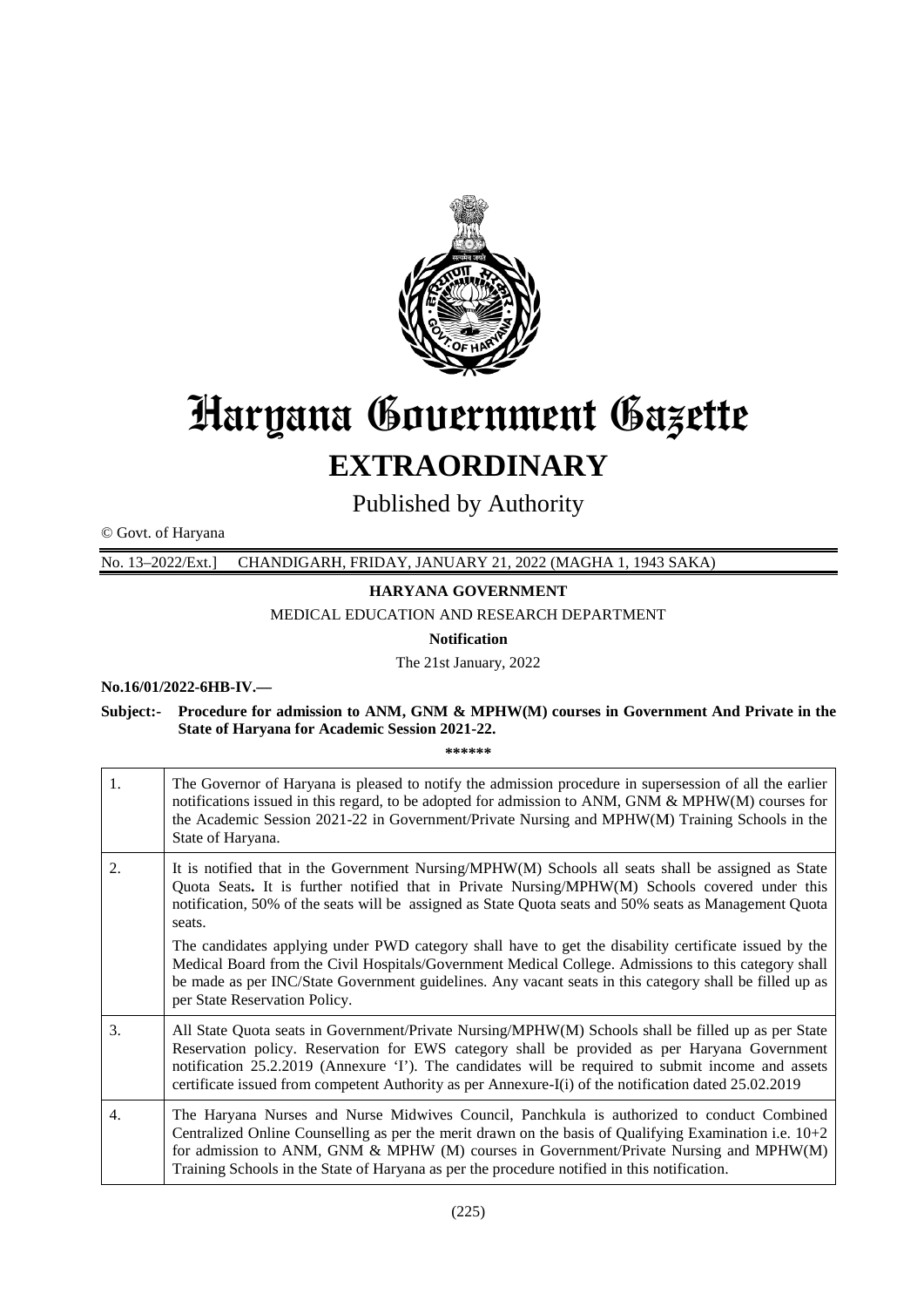| 226 | HARYANA GOVT. GAZ. (EXTRA.), JAN. 21, 2022 (MAGH. 1, 1943 SAKA)                                                                                                                                                                                                                                                                                                                                                                                                                                                                                                                                                                                                                              |  |  |  |
|-----|----------------------------------------------------------------------------------------------------------------------------------------------------------------------------------------------------------------------------------------------------------------------------------------------------------------------------------------------------------------------------------------------------------------------------------------------------------------------------------------------------------------------------------------------------------------------------------------------------------------------------------------------------------------------------------------------|--|--|--|
| 5.  | The admission shall be made in only those Nursing Institutes which have obtained NOC/LOP from<br>a)<br>State Government (Department of MER only) and affiliated with Haryana Nurses & Nurse<br>Midwives Council and are Permitted/Allowed for admission by the Department of Medical<br>Education & Research for the Academic Session 2021-22.                                                                                                                                                                                                                                                                                                                                               |  |  |  |
|     | The list of such recognized and approved Institutes for the Academic session 2021-22 along with<br>b)<br>tentative seat distribution of ANM, GNM & MPHW(M) courses in Government/ Private Nursing<br>and MPHW(M) Training Schools in the State shall be available on the website of Council i.e.<br>www.haryananursescouncil.in & Department website i.e. https://dmer.haryana.gov.in/ and as well<br>as on the admission web portal.                                                                                                                                                                                                                                                        |  |  |  |
|     | Roster for all categories of seats including PWD, EWS shall be maintained by Haryana Nurses and<br>$\mathbf{c})$<br>Nurse Midwives Council, Panchkula for allotment of seats under reserved category.                                                                                                                                                                                                                                                                                                                                                                                                                                                                                        |  |  |  |
| 6.  | It is further notified that all the students desirous of seeking admission to ANM/GNM/MPHW(M)<br>courses will have to get themselves registered online through the Admission web Portal. The details of<br>admission web portal including dates for inviting online applications and counselling schedule will be<br>duly publicized as well as uploaded on the website of the Haryana Nurses and Nurse Midwives Council,<br>Panchkula i.e. www.haryananursescouncil.in and on the website of Department of Medical Education<br>and Research i.e. https://dmer.haryana.gov.in/. The candidates are required to visit the websites and<br>admission web portal regularly for latest updates. |  |  |  |
| 7.  | <b>Eligibility Criteria:</b>                                                                                                                                                                                                                                                                                                                                                                                                                                                                                                                                                                                                                                                                 |  |  |  |
|     | A candidate desirous of seeking admission in ANM, GNM & MPHW(M) courses for in Government/<br>Private Nursing Institutes and MPHW(M) schools shall be eligible if he/she:                                                                                                                                                                                                                                                                                                                                                                                                                                                                                                                    |  |  |  |
|     | Is a citizen of India.<br>$\mathbf{i}$ .                                                                                                                                                                                                                                                                                                                                                                                                                                                                                                                                                                                                                                                     |  |  |  |
|     | ii.<br>The candidates, who are bonafide residents of Haryana as per instructions issued by the Chief<br>Secretary to Govt. of Haryana and who/whose parents produce(s) Haryana Residence Certificate<br>as per Government instructions given in <b>Annexure II, III &amp;IV</b> or any further amendments issued<br>by State Government from time to time.                                                                                                                                                                                                                                                                                                                                   |  |  |  |
|     | For Management Category, candidates from All over India shall be eligible, irrespective of their<br>iii.<br>State of domicile and place of study.                                                                                                                                                                                                                                                                                                                                                                                                                                                                                                                                            |  |  |  |
|     | The minimum age for candidates desirous of seeking admission should not be less than 17 years<br>iv.<br>and more than 35 years as on 31.12.2021 (There is no upper age limit for ANM qualified<br>candidates applying for GNM course, provided minimum education eligibility qualification of<br>$10+2$ is fulfilled).                                                                                                                                                                                                                                                                                                                                                                       |  |  |  |
|     | All candidates (General/ SC/SC (Deprived)/ BC-A /BC-B/ Benchmark Disabilities/ EWS/ ESM/<br>v.<br>FF) desirous of seeking admissions in any Category of seats should fulfill the minimum eligibility<br>criteria/qualifications/qualifying criteria as per the Qualifying Examination for admission to these<br>courses.                                                                                                                                                                                                                                                                                                                                                                     |  |  |  |
|     | All candidates should be medically fit, the certificate (issued by Health Department, Haryana) has<br>vi.<br>to be submitted to the School where he/she gets admission (Any candidate found to be medically<br>unfit shall be disqualified).                                                                                                                                                                                                                                                                                                                                                                                                                                                 |  |  |  |
|     | <b>GNM</b>                                                                                                                                                                                                                                                                                                                                                                                                                                                                                                                                                                                                                                                                                   |  |  |  |
|     | Minimum education:                                                                                                                                                                                                                                                                                                                                                                                                                                                                                                                                                                                                                                                                           |  |  |  |
|     | $\checkmark$<br>$10+2$ class with English and must have obtained a minimum of 40% at the qualifying<br>examination and English Individually from any recognized board. Candidates from State<br>Open School recognized by State government and National Institute of Open School<br>(NIOS) recognized by Central Government are also eligible.                                                                                                                                                                                                                                                                                                                                               |  |  |  |
|     | 10+2 with English having 40% of marks in vocational ANM course from school<br>✓<br>recognized by INC                                                                                                                                                                                                                                                                                                                                                                                                                                                                                                                                                                                         |  |  |  |
|     | ✓<br>10+2 with English having 40% marks in Vocational Stream – Health care Science from<br>CBSE Board/Central Government.                                                                                                                                                                                                                                                                                                                                                                                                                                                                                                                                                                    |  |  |  |
|     | ✓<br>Registered ANM with pass marks.                                                                                                                                                                                                                                                                                                                                                                                                                                                                                                                                                                                                                                                         |  |  |  |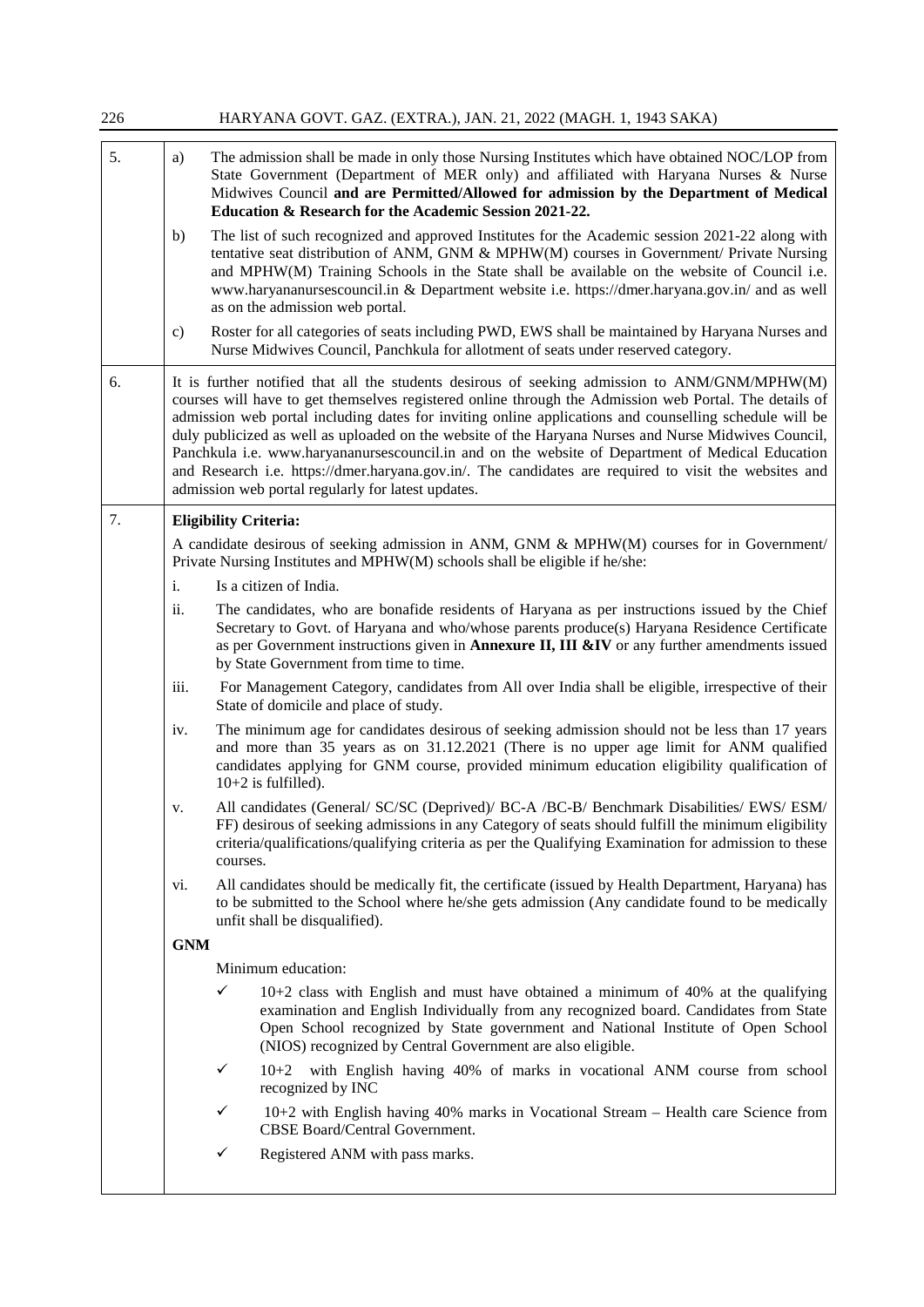|       | <b>ANM</b>                                                                                                                                                                                                                                                                                                                                                                                           |  |  |
|-------|------------------------------------------------------------------------------------------------------------------------------------------------------------------------------------------------------------------------------------------------------------------------------------------------------------------------------------------------------------------------------------------------------|--|--|
|       | Minimum Education:                                                                                                                                                                                                                                                                                                                                                                                   |  |  |
|       | ✓<br>10+2 in any stream (Mathematics, Physics, Chemistry, Biology, Biotechnology,<br>Economics, Political Science, History, Geography, Business Studies, Accountancy, Home<br>Science, Sociology, Psychology, and Philosophy) and English Core/English Elective or<br>Science or Health care Science - Vocational stream only passing out from recognized<br>Board.                                  |  |  |
|       | ✓<br>Students qualified in $10+2$ Arts or Science examination conducted by National Institute of<br>Open School.                                                                                                                                                                                                                                                                                     |  |  |
|       | MPHW(M)                                                                                                                                                                                                                                                                                                                                                                                              |  |  |
|       | <b>Minimum Education</b>                                                                                                                                                                                                                                                                                                                                                                             |  |  |
|       | ✓<br>$10+2$ with any stream.                                                                                                                                                                                                                                                                                                                                                                         |  |  |
|       | Note:-                                                                                                                                                                                                                                                                                                                                                                                               |  |  |
|       | Only female candidates will be considered for ANM course and only Male candidates for<br>MPHW(M) course.                                                                                                                                                                                                                                                                                             |  |  |
|       | The candidates who have been provisionally allotted seats will have to bring, in original,<br>all the relevant certificates/documents at the time of document verification without which<br>admission shall not be granted. Attested photocopies of certificates/documents will not be<br>considered valid for the purpose of admission and the seat allocated to them online shall be<br>cancelled. |  |  |
|       | All candidates should be medically fit.                                                                                                                                                                                                                                                                                                                                                              |  |  |
| 8.    | After commencement of Courses, if a candidate having joined the Institute leaves the course midway:-                                                                                                                                                                                                                                                                                                 |  |  |
|       | He/she will be debarred for next three years from applying for admission to<br>(i)<br>ANM/GNM/MPHW(M) course in the State.                                                                                                                                                                                                                                                                           |  |  |
|       | He/she will have to pay the fee of the Academic Session during which he/she leaves the course<br>(ii)<br>alongwith the 50% of fee of the next Academic Session.                                                                                                                                                                                                                                      |  |  |
| 9.    | <b>Procedure for Admission</b>                                                                                                                                                                                                                                                                                                                                                                       |  |  |
| (i)   | The schedule of counselling, admissions and start of classes shall be in conformity with the schedule laid<br>down by Indian Nursing Council / State Government/Haryana Nurses & Nurse Midwives Council.                                                                                                                                                                                             |  |  |
| (ii)  | Admission will be made through Online Centralised Counselling from the list of registered<br>a)<br>candidates on the web portal as per merit in respective qualifying examination.                                                                                                                                                                                                                   |  |  |
|       | Preference in merit shall be given to candidates with the Subjects of Science in qualifying<br>b)<br>examination. Only after exhausting the list of candidates with Science in qualifying examination,<br>the other eligible candidates will be considered.                                                                                                                                          |  |  |
|       | In case of a tie between two or more candidates having equal marks/merit in the merit list, the tie<br>c)<br>will be broken as under -                                                                                                                                                                                                                                                               |  |  |
|       | Candidates with higher marks in Biology (for candidates having biology as a subject)<br>(i)                                                                                                                                                                                                                                                                                                          |  |  |
|       | Candidates with higher aggregate in Physics, Chemistry and Biology.<br>(ii)                                                                                                                                                                                                                                                                                                                          |  |  |
|       | Candidate older in age.<br>(iii)                                                                                                                                                                                                                                                                                                                                                                     |  |  |
|       | Alphabetically the one who comes first.<br>(iv)                                                                                                                                                                                                                                                                                                                                                      |  |  |
| (iii) | The choice of the course/institution exercised by the candidate on the Online portal will be considered<br>final and no further change will be allowed.                                                                                                                                                                                                                                              |  |  |
| (iv)  | The allotment of the school/course shall be made strictly as per merit prepared/drawn on the basis of<br>qualifying examination and the choice/preference of the school filled up by the candidate on the online<br>portal.                                                                                                                                                                          |  |  |
| (v)   | Personal appearance of the Candidates with all original documents shall be compulsory at the time of<br>reporting at the institute. Attested photocopies of certificates/documents will not be considered valid for<br>the purpose of admission.                                                                                                                                                     |  |  |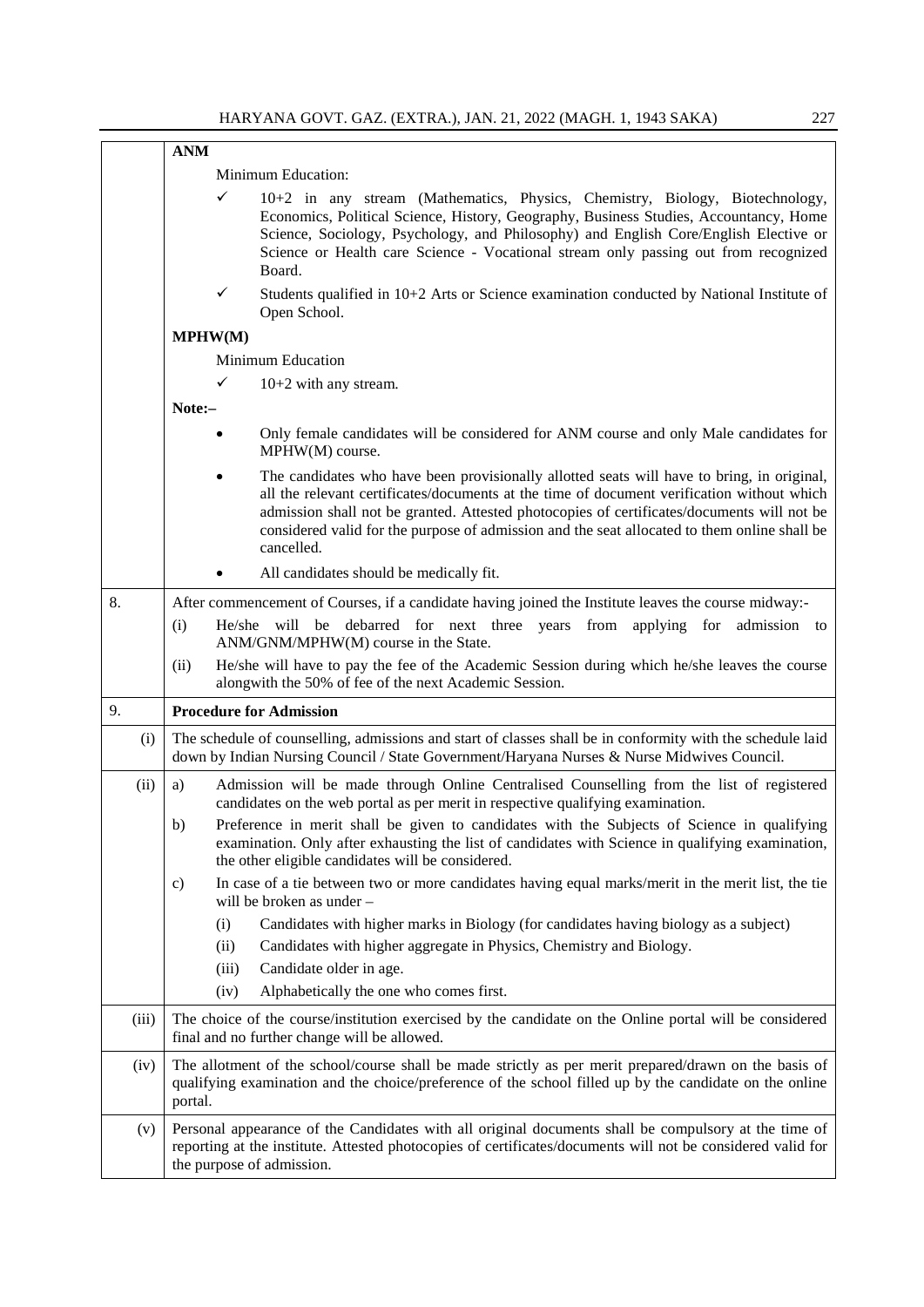| 228     | HARYANA GOVT. GAZ. (EXTRA.), JAN. 21, 2022 (MAGH. 1, 1943 SAKA)                                                                                                                                                                                                                                                                                                         |  |
|---------|-------------------------------------------------------------------------------------------------------------------------------------------------------------------------------------------------------------------------------------------------------------------------------------------------------------------------------------------------------------------------|--|
| (vi)    | All admissions shall be provisional subject to verification/checking of eligibility for admission as per the<br>original documents produced at the time of reporting at the institute for admission.                                                                                                                                                                    |  |
|         | The provisional allocation of the Seat/Institute online shall confer no legal right to the candidate for the<br>said seat and the seat shall be confirmed only after the document verification as per the specific period<br>notified.                                                                                                                                  |  |
| (vii)   | In case there is a vacancy after the first round of counselling due to any reason, such seats will be filled<br>up during the second round of counselling by the same process. However, if the seats still remain vacant<br>even after the two rounds of counselling then left over seats will be filled up by mop up round of<br>counselling.                          |  |
| (viii)  | The institute shall report and confirm the admission of candidates online on the web portal and admit the<br>candidate Online.                                                                                                                                                                                                                                          |  |
|         | Any Institute failing to admit the candidates who have been allotted the seat and report at the institute<br>shall be liable for penalization as per provisions of Haryana Private Health Sciences Educational<br>Institutions (Regulation of Admissions, Maintenance of Educational Standards and Fixation of Fee), Act<br>2012.                                       |  |
| (ix)    | The Registration cum Counselling fee (Non-Refundable) shall be as under:                                                                                                                                                                                                                                                                                                |  |
|         | Rs. 1000/- for Unreserved Category.                                                                                                                                                                                                                                                                                                                                     |  |
|         | Rs. 750/- for SC/BC-A/& BC-B, PWBD, FF, ESM, EWS Category candidates of Haryana domicile only.                                                                                                                                                                                                                                                                          |  |
| (x)     | The Registrar HN&NMC will be responsible for taking decisions regarding admission related matters<br>like supervision of admission Web portal, conduct of counselling, allocation of seats etc. in accordance<br>this Notification.                                                                                                                                     |  |
| $(x_i)$ | The Director Medical Education and Research, Haryana will be the final Appellate Authority for the<br>decision made by Registrar, HN&NMC in all admissions related disputes for all Institutions and his<br>decision shall be the final. Appeal can be sent on simple white paper with copy of decision of<br>HN&NMC/School concerned through email to dmer-hry@nic.in. |  |
| (xii)   | Fresh registration shall be allowed for participating in the second round/Mop up round. Fresh<br>a)<br>candidates will have to register themselves on the admission web-portal.                                                                                                                                                                                         |  |
|         | The candidates, who have already taken admission in any round shall not be allowed to participate<br>b)<br>in the subsequent rounds.                                                                                                                                                                                                                                    |  |
| (xiii)  | Process for Admission to Management Category seats in Private Nursing/MPHW(M) schools of<br>Haryana:-                                                                                                                                                                                                                                                                   |  |
|         | Similar procedure as described above for counseling for filling up State Quota seats in Government and<br>Private Nursing/MPHW(M) schools will be followed for admissions to Management Category seats as<br>per the eligibility criteria.                                                                                                                              |  |
| (xiv)   | Eligible candidates seeking benefit of caste for Post Matric Scholarship shall have to upload the<br>following documents in original at the time of document verification:                                                                                                                                                                                              |  |
|         | Caste Certificate.<br>a.                                                                                                                                                                                                                                                                                                                                                |  |
|         | Aadhar Card.<br>b.                                                                                                                                                                                                                                                                                                                                                      |  |
|         | Account Number alongwith IFSC Code.<br>c.                                                                                                                                                                                                                                                                                                                               |  |
|         | Annual Income Certificate (issued not later than 06 months prior to the date of counselling).<br>d.                                                                                                                                                                                                                                                                     |  |
| 10.     | Fee                                                                                                                                                                                                                                                                                                                                                                     |  |
| (i)     | The Fee structure for Government Nursing/MPHW $(M)$ schools is at <b>Annexure <math>(V)</math></b>                                                                                                                                                                                                                                                                      |  |
|         | The Fee structure for Private Nursing/MPHW (M) schools is at <b>Annexure (VI)</b>                                                                                                                                                                                                                                                                                       |  |
|         | The candidate will deposit the fee to the concerned institution at the time of admission either<br>through DD/RTGS/NEFT in the name of the concerned institution.                                                                                                                                                                                                       |  |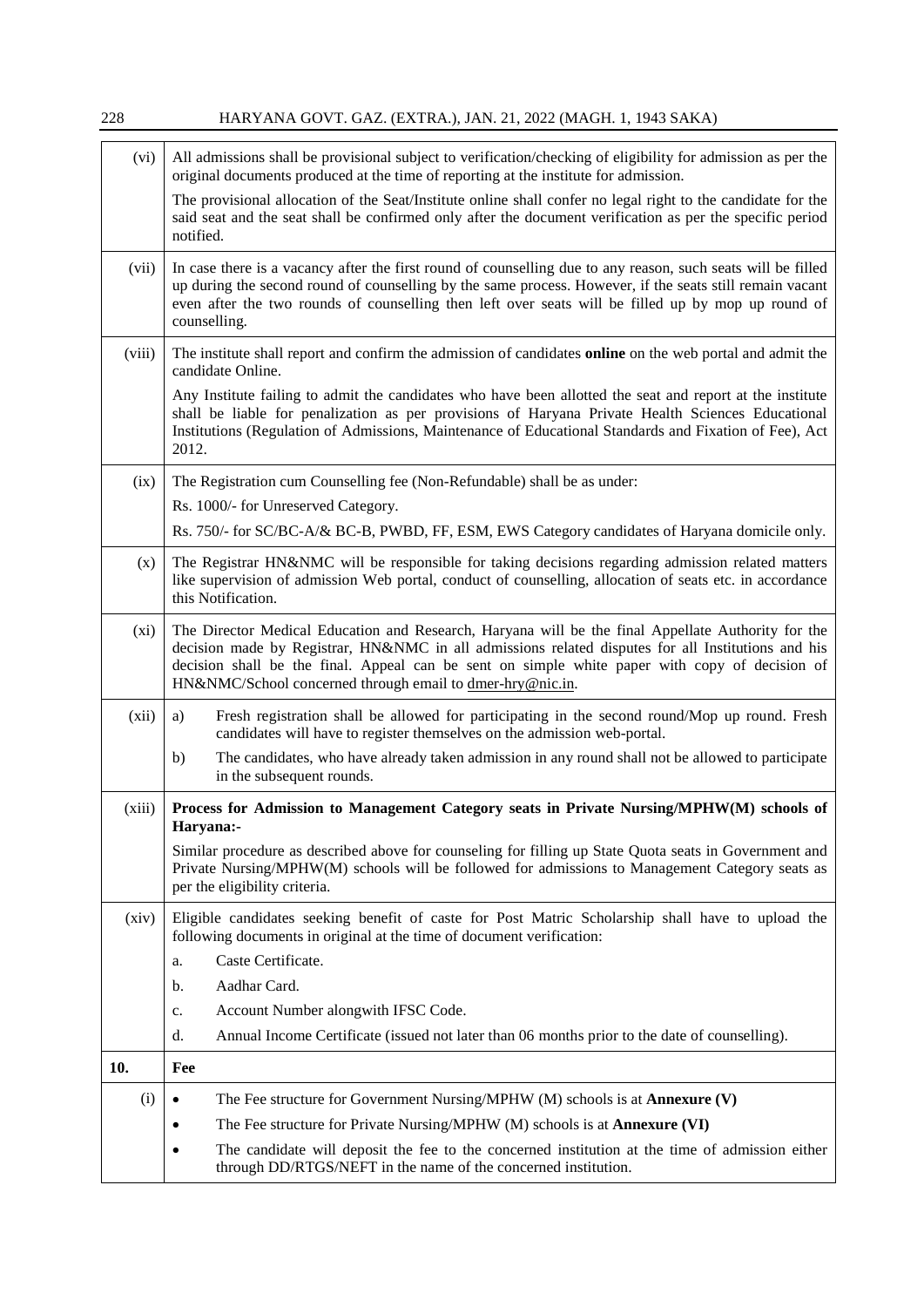|     |           | HAR I AINA GO V I . GAZ. (EA I KA.), JAIN. 21, 2022 (MAGH. 1, 1945 SANA)<br>22,                                                                                                                                                                                                                                                                                                                                                                                                                                                                                          |
|-----|-----------|--------------------------------------------------------------------------------------------------------------------------------------------------------------------------------------------------------------------------------------------------------------------------------------------------------------------------------------------------------------------------------------------------------------------------------------------------------------------------------------------------------------------------------------------------------------------------|
|     | $\bullet$ | The Fee will be payable on annual basis only and the institutes shall not insist upon the candidates<br>to deposit fee for the entire course in advance (any violation will attract penal action as per the<br>Act, 2012).                                                                                                                                                                                                                                                                                                                                               |
|     |           | In case of request for withdrawal of admission by a candidate after the last date of admission, the<br>fee shall not be refundable to the candidate except on account of death or serious mental<br>illness/serious grievous hurt.                                                                                                                                                                                                                                                                                                                                       |
| 11. |           | In case, the candidate fails to report at the institute in the prescribed time period with original documents<br>and deposit the fee, his/her candidature will be cancelled and the seat allotted to the candidate will be<br>considered as vacant.                                                                                                                                                                                                                                                                                                                      |
| 12. |           | General Instructions:-                                                                                                                                                                                                                                                                                                                                                                                                                                                                                                                                                   |
|     | a.        | List of documents to be brought at the time of reporting to the institution is at <b>Annexure-VII.</b>                                                                                                                                                                                                                                                                                                                                                                                                                                                                   |
|     | b.        | Admitted students will be required to pay fees and other charges as per the Notification.                                                                                                                                                                                                                                                                                                                                                                                                                                                                                |
|     | c.        | All candidates belonging to the Scheduled Castes/Backward Classes/EWS/PWBD/ ESM/FF etc.<br>must submit a certificate in the prescribed format issued from the competent authority claiming<br>the benefit of reservation.                                                                                                                                                                                                                                                                                                                                                |
|     | d.        | The eligibility criteria for admission to Backward Classes shall be as per Haryana Government<br>Notification dated 17.11.2021 (Annexure-VIII).                                                                                                                                                                                                                                                                                                                                                                                                                          |
|     | e.        | Only Dependents of Freedom Fighters (FF) who wish to be considered for reservation as such<br>must submit a certificate from the Competent Authority along with undertaking (Annexure-IX).                                                                                                                                                                                                                                                                                                                                                                               |
|     | f.        | The reservation to Ex-servicemen and their wards will be considered as per notification of<br>Haryana Government, General Service III Branch No. 22/10/2013-1 GSIII (Annexure-X).                                                                                                                                                                                                                                                                                                                                                                                        |
|     | g.        | A candidate from reserved Category shall have the right to compete for admission in unreserved<br>Category seats as per his/her merit. In case a candidate does not fill up his reserve Category in his<br>application form, he/she will not be subsequently considered for admission against that category.<br>However, if a reserved Category candidate has availed any concession, such as relaxation in upper<br>age limit, qualification or permitted number of chances in written examination etc., then he/she<br>cannot be considered against Un-reserved seats. |
|     | h.        | Any candidate, if found to have submitted any false documents/claim benefit of reservation on the<br>basis of false documents will be liable for penal action under Section 420, 120B of IPC and<br>his/her candidature shall be cancelled immediately and shall be debarred for admissions in future.                                                                                                                                                                                                                                                                   |
|     |           | The admission shall be made to only those Institutes which posses valid NOC issued by DMER<br>and are recognized by Haryana Nurses and Nurse Midwives Council (HN&NMC) and are<br>Permitted/Allowed for admission by the Department of Medical Education & Research for<br>the Academic Session 2021-22. The institutes that are unable to get such recognition/approval<br>from Government and affiliation from Haryana Nurses and Nurse Midwives Council shall not be<br>considered for counselling.                                                                   |
|     | i.        | It will be obligatory on the part of the Haryana Nurses & Nurse Midwives Council (HN&NMC)<br>to provide registration number to all the candidates duly admitted. However, if any institute<br>makes admissions on the seats more than the permitted seats, no registration number will be<br>provided to such candidates and strict action will be initiated against the erring institute under The<br>Haryana Private Health Sciences Educational Institutions (Regulation of Admission, Fixation of<br>Fee and Maintenance of Educational Standard) Act, 2012.         |
|     | j.        | Any admission made by the Institute other than procedure adopted under this Notification will be<br>invalid. Anyone found doing so will be prosecuted under Section 420, 120B of IPC.                                                                                                                                                                                                                                                                                                                                                                                    |

DR. G. ANUPAMA, Chandigarh: Principal Secretary to Government of Haryana, The 13 January, 2022. **Medical Education & Research Department**, Chandigarh.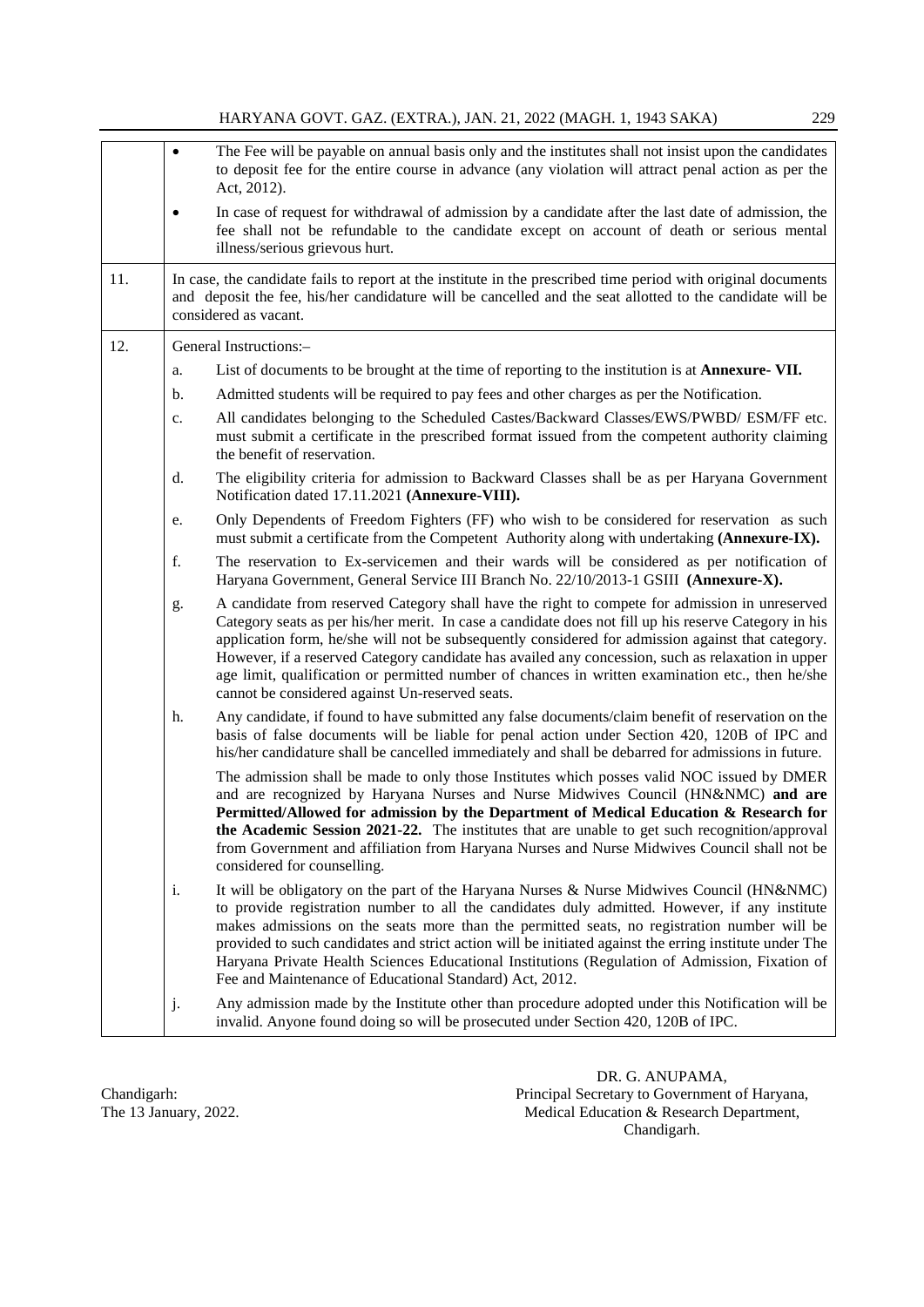**Annexure -I**

#### **No.22/12/2019-1GS-III**

## Government of Haryana General Administration Department (General Services III Branch)

Dated Chandigarh, the 25th February, 2019

- 1. All the Administrative Secretaries to Government, Haryana.
- 2. All Heads of Department in the State of Haryana.
- 3. All the Managing Directors/Chief Administrators of Boards /Corporations /Public Sector Undertakings in Haryana.
- 4. The Registrar General of Punjab & Haryana High Court, Chandigarh.
- 5. All the Divisional Commissioners in the State of Haryana.
- 6. All the Deputy Commissioners and Sub Divisional Officers (Civil) in the State of Haryana.
- 7. The Registrars of all the Universities of the State of Haryana.

#### **Subject:- Reservation for Economically Weaker Sections in Direct recruitment in Civil posts and services as well as in admissions in Government/Government Aided Educational Institutions in the State of Haryana.**

I am directed to inform that Government of India has notified "THE CONSTITUTION (ONE HUNDRED AND THIRD AMENDMENT) ACT, 2019" On 12th January, 2019 amending Article 15 & 16, which are now read as under:-

Amendment of article 15

In Article 15 of the Constitution, after clause (5), the following clause shall be inserted namely:-

'(6) Nothing in this article or sub-clauses (g) of clause(1) of article 19 or clause (2) of article 29 shall prevent the State from making,-

- a) Any special provision for the advancement of any economically weaker sections of citizens other than the classes mentioned in clauses (4) and (5); and
- b) Any special provision for the advancement of any economically weaker sections of citizens other than the classes mentioned in clauses (4) and (5); in so far as such special provisions relate to their admission to educational institutions including private educational institutions, whether aided or unaided by the State, other than the minority educational institutions referred to in clause(1) of article 30, which in the case of reservation would be in addition to the existing reservations and subject to a maximum of ten per cent of the total seats in each category.
	- **Explanation.——** For the purposes of this article and article 16, "economically weaker sections" shall be such as may be notified by the State from time to time on the basis of family income and other indicators of economic disadvantage.'

#### Amendment of article 16

In Article 16 of the Constitution, after clause (5), the following clause shall be inserted, namely:-

"(6) Nothing in this article shall prevent the State from making any provision for the reservation of appointments or posts in favour of any economically weaker sections of citizens other than the classes mentioned in clause (4), in addition to the existing reservation and subject to a maximum of ten per cent of the posts in each category".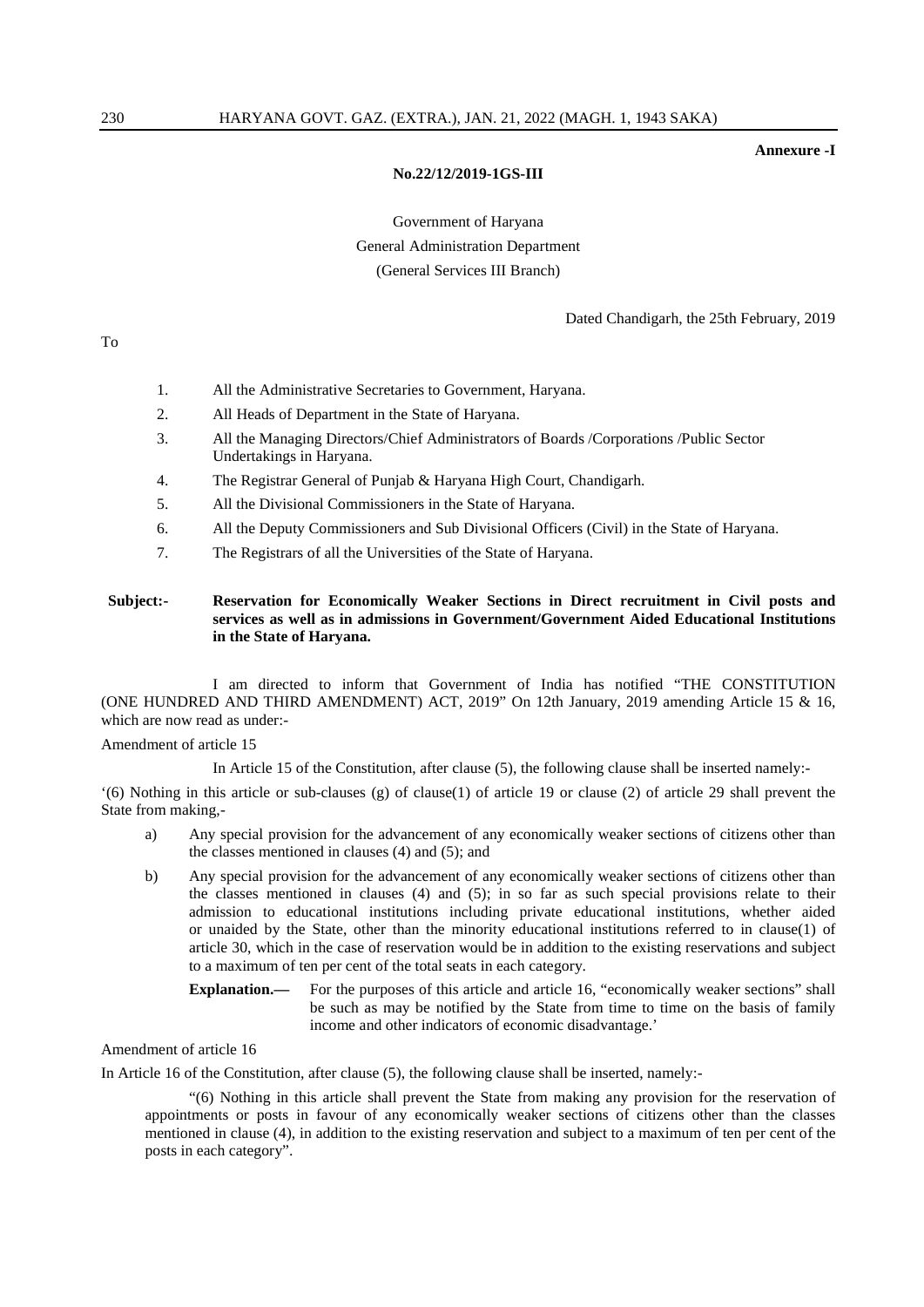In the wake of above enabling provisions, State Government has considered the matter and decided to provide benefits of reservation on a preferential basis in Civil Posts in all the Departments/Boards/ Corporations/Local Bodies and in Admissions to Government/Government Aided Educational Institutions to those Economically Weaker Sections (EWSs) who are not covered under the existing scheme of reservation for the Scheduled Castes, Backward Classes (Block-A) and Backward Classes (Block-B).

#### 2. QUANTUM OF RESERVATION:

The persons belonging to EWSs who are not covered under the existing scheme of reservation for Scheduled Castes, Backward Classes (Block-A) and Backward Classes (Block-B) shall get 10% reservation in direct recruitment to Group A,B,C and D posts in the Departments/Boards/Corporations/Local Bodies of Government of Haryana and also in admission to Government/Government Aided Educational Institutions in the State of Haryana.

#### 3. EFFECTING RESERVATION-ROSTER POINT:

3.1 Direct recruitment in case of Group-A & B

Roster point No. 11-20-30-40-51-60-70-80-90 and 99

3.2 Direct recruitment in case of Group-C &D

Roster point No. 4-14-24-34-43-53-66-76-83 and 94

- 3.3 Where in any recruitment year any vacancy earmarked for EWS cannot be filled up due to non availability of a suitable candidate belonging to EWS, such vacancies for that particular recruitment year shall not be carried forward to the next recruitment year as backlog and will be filled from unreserved category.
- 3.4 Persons belonging to EWS selected against the quota for persons with benchmark disabilities/exservicemen shall be placed against the roster points earmarked for EWS.

#### 4. CRITERIA OF INCOME & ASSESTS

- 4.1 Persons who are not covered under the existing scheme of reservation for Scheduled Caste, Backward Classes (Block-A) and Backward Classess (Block-B) and whose family has gross annual income below Rs. 6.00 lakh (Rupees six lakh only) are to be identified as EWSs for benefit of reservation Income shall also include income from all sources i.e. salary, agriculture, business, profession etc. for the financial year prior to the year of application.
- 4.2 Also persons whose family owns or possesses any of the following assets shall be excluded from being identified as EWS, irrespective of the family income:
	- i. 5 acres of agricultural land and above.
	- ii. Residential flat of 1000 sq. ft. and above.
	- iii. Residential plot of 100 sq. Yards and above in notified municipalities.
	- iv. Residential plot of 200 sq. Yards and above in areas other than the notified municipalities.
	- v. Total immovable assets owned are valued at Rs. One Crore or more.
- 4.3 The property held by a "Family" in different locations or different places/cities would be clubbed while applying the land or property holding test to determine EWS status.
- 4.4 The team "Family" for this purpose will include the person who applies for benefit of reservation, his/her parents, spouse as well as children and siblings below the age of 18 years.
- 5. INCOME AND ASSET CERTIFICATE ISSUING AUTHORITY AND VERIFICATION OF CERTIFICATE:
	- 5.1 The benefit of reservation under EWS can be availed upon production of an income and Asset Certificate issued by a Competent Authority. The Competent Authority for EWS Income and Asset Certificate shall be Tehsildar of the area where the applicant normally resides.
	- 5.2 The prescribed format for EWS Income and Asset Certificate shall be as provided at Annexure-I.
	- 5.3 The Officer who issues the certificate would do the same after carefully verifying all relevant documents following due process as prescribed by the State.
	- 5.4 The crucial date for submitting Income and Asset Certificate by the candidate may be treated as the closing date for receipt of application for the post, except in cases where crucial date is fixed otherwise.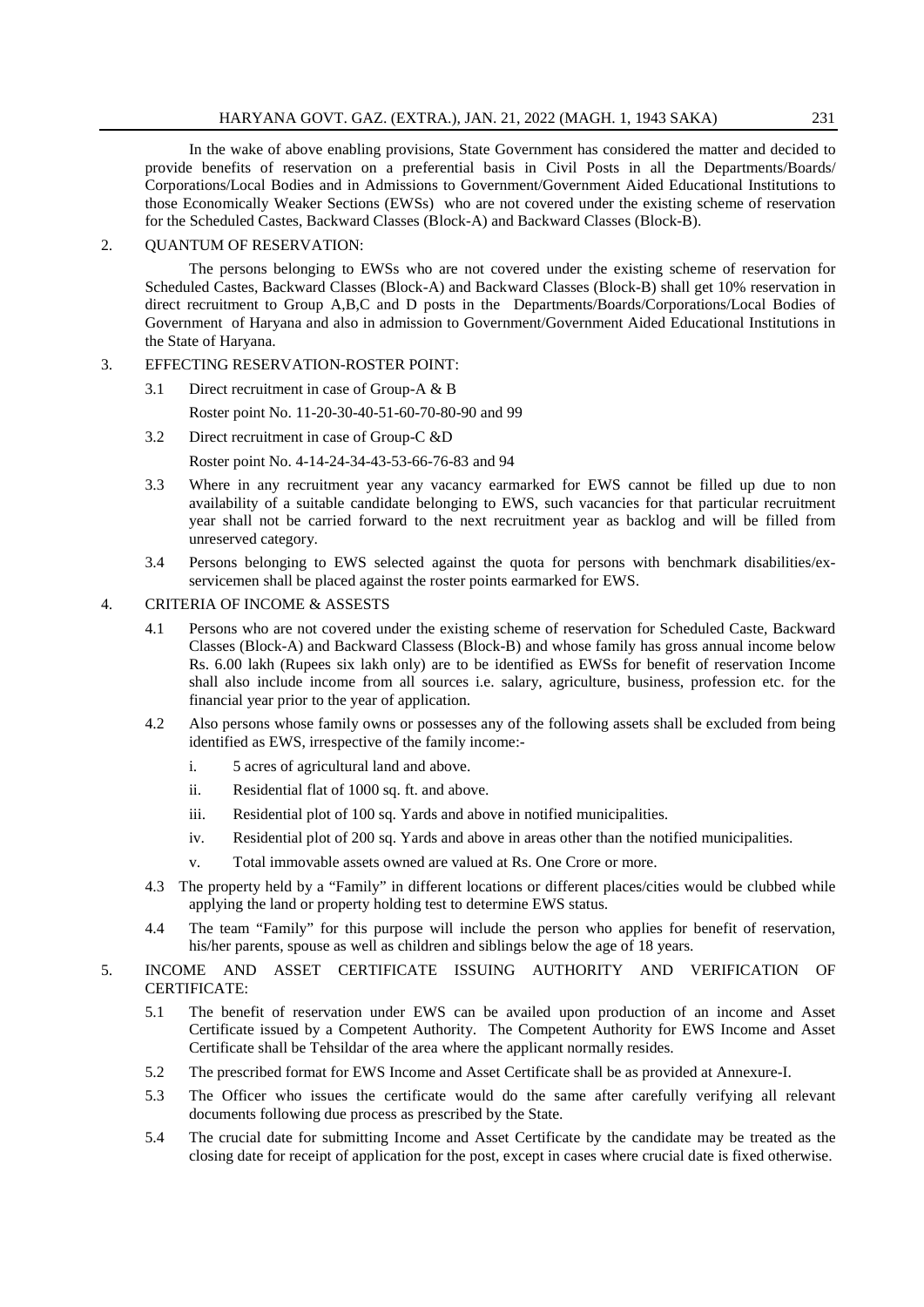5.5 The appointing authorities should in the offer of appointment to the candidates claiming to be belonging to EWS, include the following clause:-

"The appointment in provisional and is subject to the Income and asset certificate being verified through the proper channels and it the verification reveals that the claim to belong to EWS is fake/false the services will be terminated forthwith without assigning any further reasons and without prejudice to such further action as may be taken under the provisions of the Indian Penal Code for production of fake/false certificate."

The appointing authority should verify the veracity of the Income and asset certificate submitted by the candidate through the certificate issuing authority.

5.6 Instructions referred to above should be strictly followed so that it may not be possible for an unscrupulous person to secure employment on the basis of a false claim and if any person gets an appointment on the basis of such false claim, her/his services shall be terminated and penal action shall also be invoked.

#### **6. ADJUSTMENT AGAINST UNRESERVED VACANCIES:**

A person belonging to EWS cannot be denied the right to compete for appointment against an unreserved vacancy. Persons belonging to EWS who are selected on the basis of merit and not on account of reservation are not to be counted towards the quota meant for reservation.

7. The above scheme of reservation will be effective in respect of all direct recruitment vacancies to be notified on or after 01.02.2019.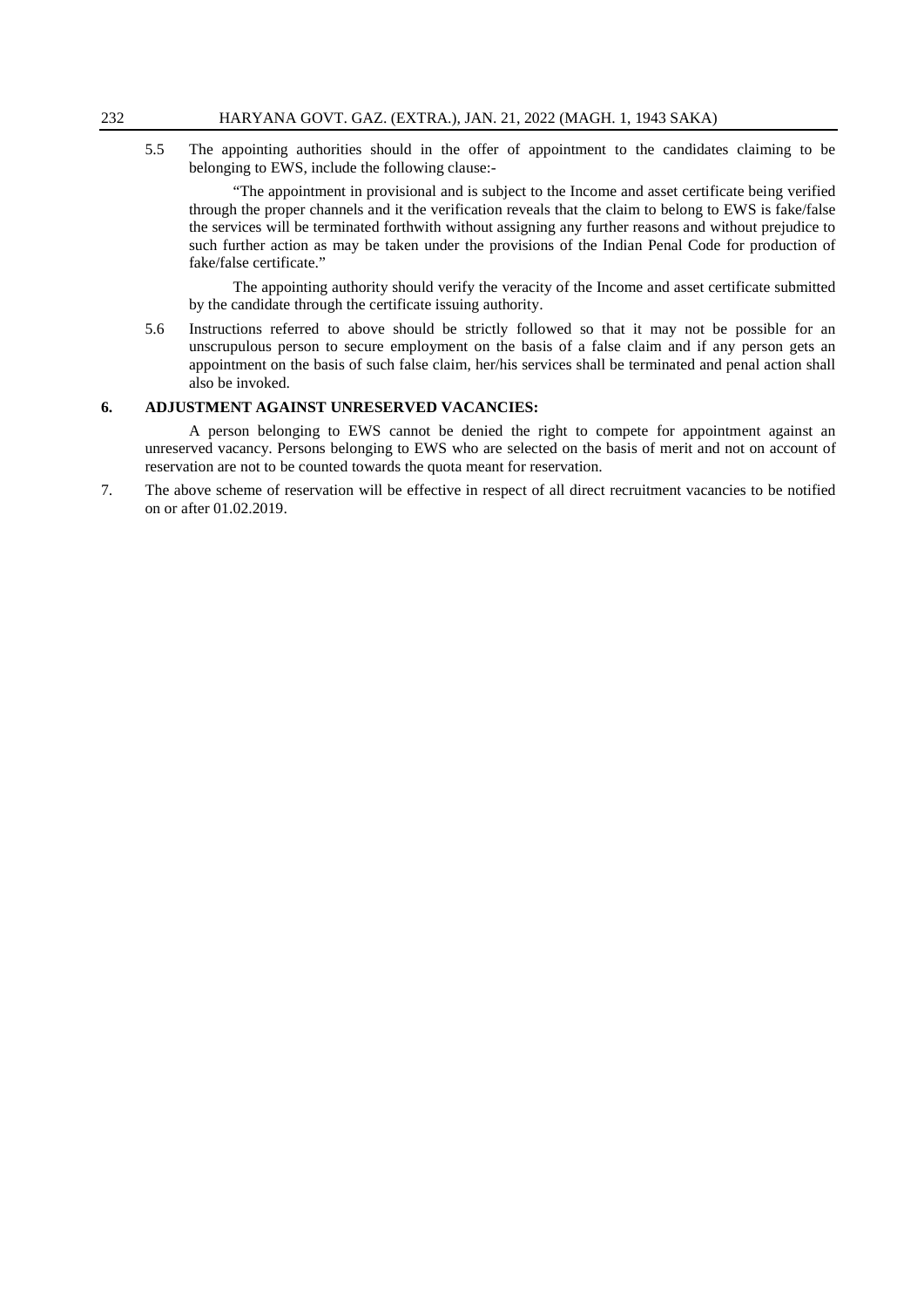#### **Annexure (I) (A)**

# Government of Haryana (Name & Address of the Authority issuing the certificate) (ECONOMICALLY WEAKER SECTIONS) INCOME DISCLOSURE CERTIFICATE

Certificate No……………………. Date …………………………….

VALID FOR THE YEAR …………………………………

This is to certify that Shri/Smt./Kumari ……………………………………… son/daughter/wife of ………………………….….. is permanent resident of ………… village/street…………………………………….., Post Office……………………..…………, District…………………………., Pin Code ……………………………… whose photograph is affixed below and attested below belongs to Economically Weaker Sections, Since the gross annual income\* of his/her family\*\* is below Rs. 6 Lakhs (Rupees Six Lakh only) for the Financial Year ……………………

It is further certified that His/her family does not own or possess any of the following assets\*\*\*:

- I. 5 acres of Agricultural Land and above.
- II. Residential Flat of 1000 Sq. ft. and above.
- III. Residential Plot of 100 Sq. Yards and above in notified Municipalities.
- IV. Residential plot of 200 sq. yards and above in areas other than the notified municipalities.
- V. Total immovable assets owned are valued at Rs. One Crore or more.

2. Shri/Smt./Kumari ………… belongs to the caste which is not recognized as a Scheduled Caste, Backward Classes (Block-A) and Backward Classes (Block-B)

Recent Passport Size attested Photograph of the applicant

Signature with seal of office Name Designation

| $*$ Note 1:  | Income means income from all sources <i>i.e.</i> salary, agriculture, business profession etc.                                                                                               |
|--------------|----------------------------------------------------------------------------------------------------------------------------------------------------------------------------------------------|
| $*$ Note 2:  | The term "family" for this purpose will include the person, who applies for benefit of<br>reservation, his/her parents, spouse as well as children and siblings below the age of 18<br>years |
| ***Note $3:$ | The Property held by a "Family" in different locations or different places/cities are to be<br>clubbed while applying the land or property holding test to determine EWS status.             |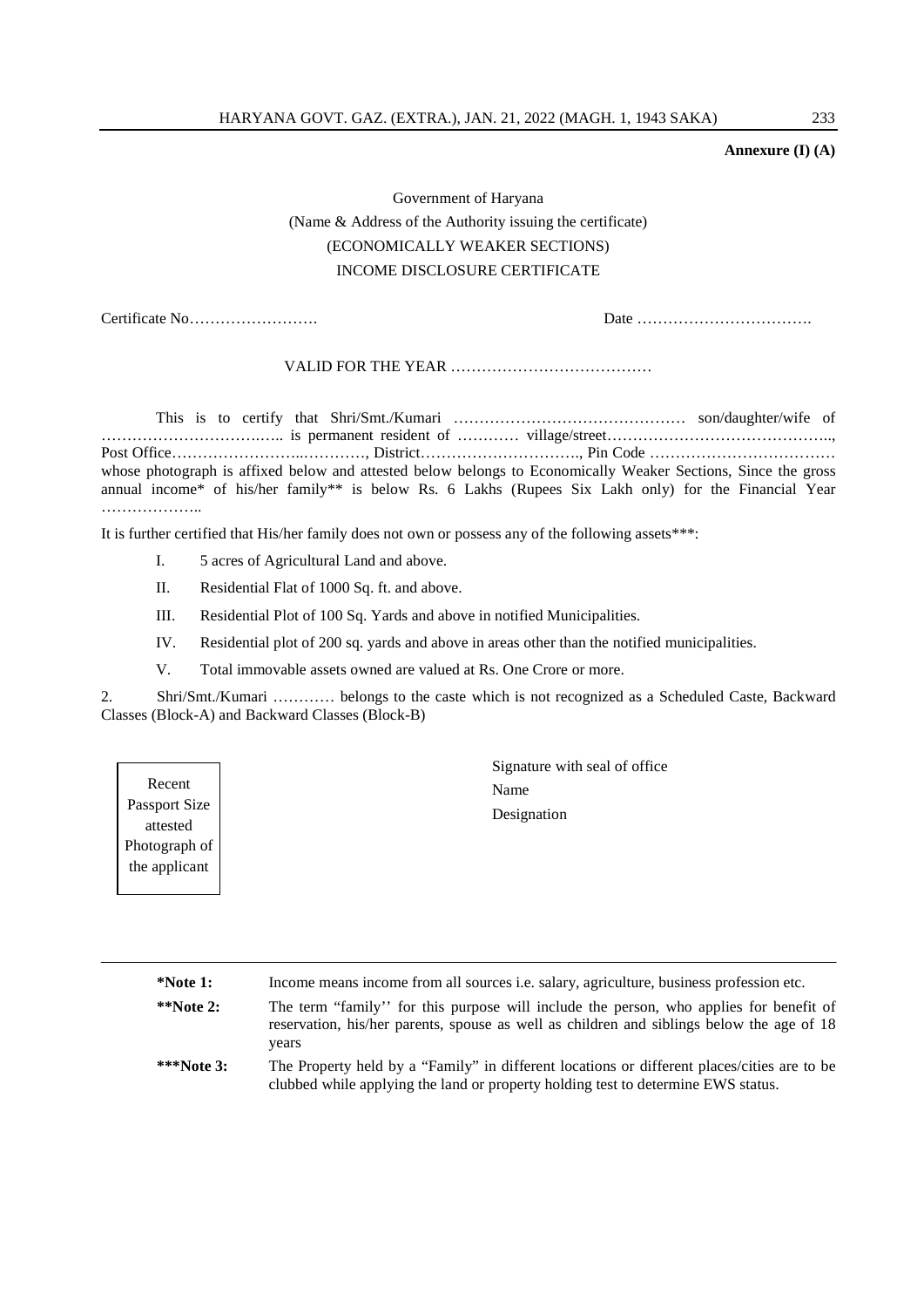#### **Annexure II**

*Copy of letter No. 62/17/95-6 GSI Dated, Chandigarh, the 3rd October, 1996 received from the Chief Secretary to Government Haryana addressed to All Heads of Departments, Commissioners Ambala, Rohtak, Gurgaon and Hisar Divisions, All Deputy Commissioners and all Sub Divisional Officers (Civil) in Haryana, The Registrar, Punjab and Haryana High Court and all District and Session Judges in Haryana.*

#### **Subject:** "**Bonafide residents of Haryana - Guidelines regarding".**

I am directed to invite your attention to Haryana Govt. letters noted in the margin on the subject noted above vide which the instructions were issued regarding simplification of procedure for obtaining the certificate of Domicile for the purpose of admission to educational institution (including technical/Medical institution). The matter has been reconsidered in the light of judgment delivered by the Hon'ble Supreme Court of India in the case of Dr. Pradeep Jain vs. Union of India and others reported as AIR 1984-SC-1421, wherein it has been held that instead of the word 'Domicile' the word 'Resident' be used in the instructions issued by the State Government and it has been decided to revise the Government instructions. Henceforth, the following categories of persons would be eligible for the grant of Resident Certificate: -

- i) Candidates, who have passed the examination qualifying there for selection in an institution from a school/college in Haryana.
- ii) Children/Wards (if parents are not living)/Dependents:
	- (a) of the regular employees of Haryana State posted in or outside Haryana State or working on deputation;
	- (b) of the regular employees of the statutory bodies/corporations established by or under an act of the State of Haryana who are posted in Chandigarh or in Haryana or outside Haryana.
	- (c) of the regular employees of the Government of India posted in Chandigarh or in Haryana in connection with the affairs of the Haryana Government;
- iii) Children/Wards (if parents not living)/dependents of persons who after retirement have permanently settled in Haryana and draw their pensions from the treasuries situated in the State of Haryana.
- iv) Children/wards (if parents are not living)/dependents of pensioners of Haryana Government irrespective of the fact that the original home of the retiree is in a state other than Haryana or he has settled after retirement in or outside Haryana;
- v) Children/Wards (if parents are not living)/dependents of persons, who have permanent home in Haryana and include persons who have been residing in Haryana for a period of not less than 15 years or who have permanent home in Haryana but on account of their occupation they are living outside Haryana;
- vi) The wives of such persons who are bonafide residents of Haryana irrespective of the fact that they had belonged to any other State before marriage;
- vii) Persons who were born in Haryana and produce a certificate to that effect; provided that the parents/guardians (if parents are not living) of persons belonging to any one of the above mentioned categories are:
	- a) Citizen of India;
	- b) Produce an affidavit to the effect that they or their children/wards (if parents are not living)/ dependents have not obtained the benefit of Resident in any other State.
- 2. All candidates claiming to be bonafide residents of Haryana should produce a Haryana Resident Certificate signed by the District Magistrate/General Assistant to Deputy Commissioner or Sub-Divisional Officer (Civil) of the District/Sub-Divisions to which the candidates belong. Resident Certificates in respect of elsewhere or in respect of the Children/Wards/Dependents of Haryana Govt. employees who are posted at Chandigarh, Delhi or elsewhere or in respect of Children /Wards/ Dependents of pensioners of Haryana Govt. or in respect of the Children/Wards/ Department of the employees of the Government of India posted at Chandigarh or in Haryana in connection with the affairs of Haryana Government, or in respect of Children/Wards/Dependents of the employees and retirees of the Statutory Bodies/Corporations of Haryana established by or under an Act of the State of Haryana or a Central Act and located at Chandigarh, Haryana or outside Haryana, should be by their respective Heads of Departments.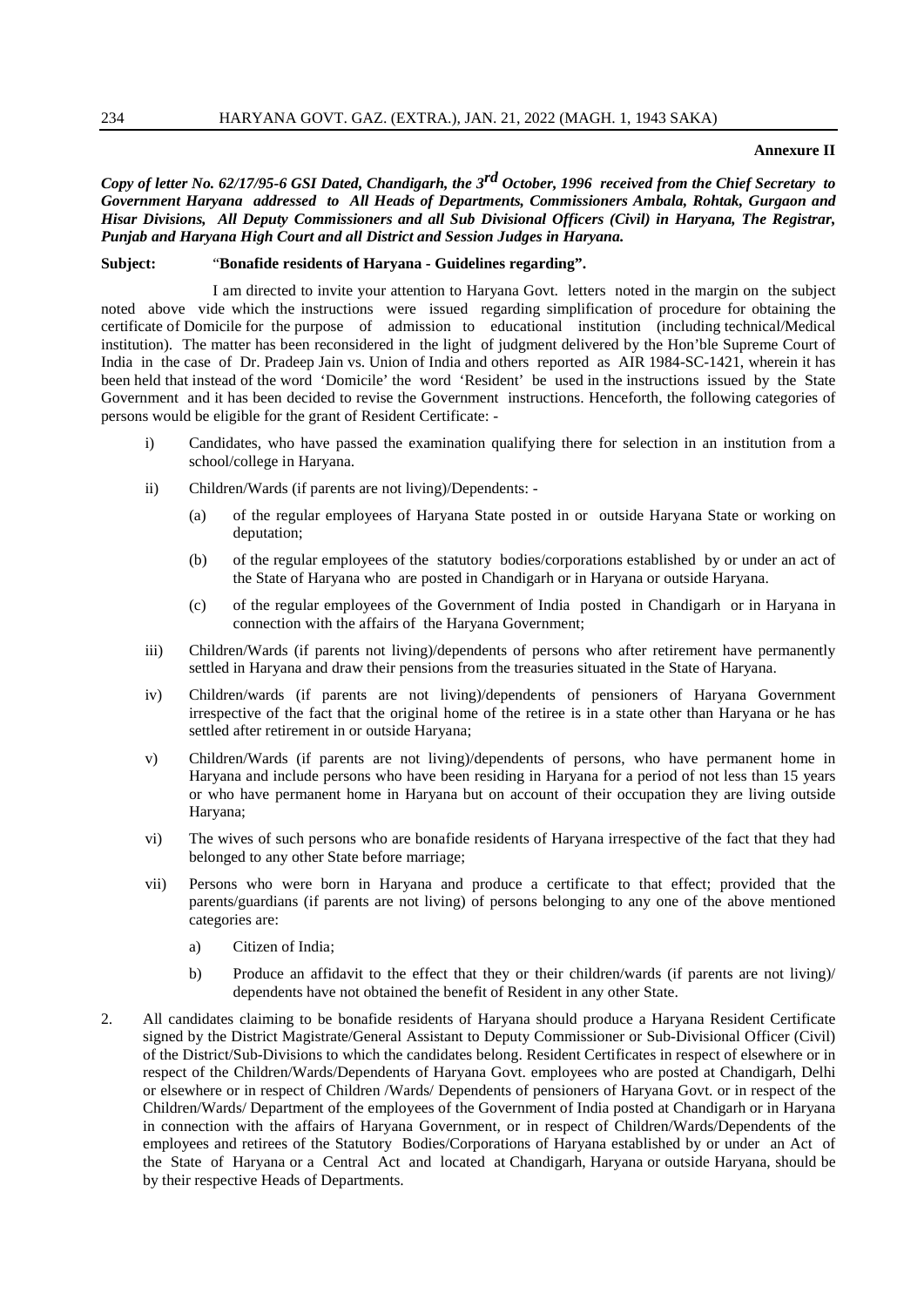- 3. Candidates seeking admission in educational institutions (including Medical and technical institutions) located in Haryana may not be required to produce Resident Certificate, if they have passed the examination from a school/college situated in Haryana. For this purpose, a certificate of the Principal/Headmaster from concerned institution where the children/wards studied last should be considered sufficient. The Principal/Headmaster of the institution shall be competent to issue such certificate, which should be sufficient.
- 4. If a candidate is admitted on the basis of claim that he belongs to the State of Haryana but at any subsequent time is discovered that his claim was false, the student shall be removed from the institution, all fees and other dues paid up to the date of such removal shall be confiscated. The Principal/Headmaster may take such other action against the student and his/her parents/guardians as he may deem proper in the circumstances of any particular case.
- 5. For the purpose of uniformity for issuing certificate of Residence in the case of various categories to be issued by the competent Authorities, proforma have been prescribed which are enclosed herewith.
- 6. These instructions may kindly be noted carefully for compliance and the receipt of this letter may please be acknowledged.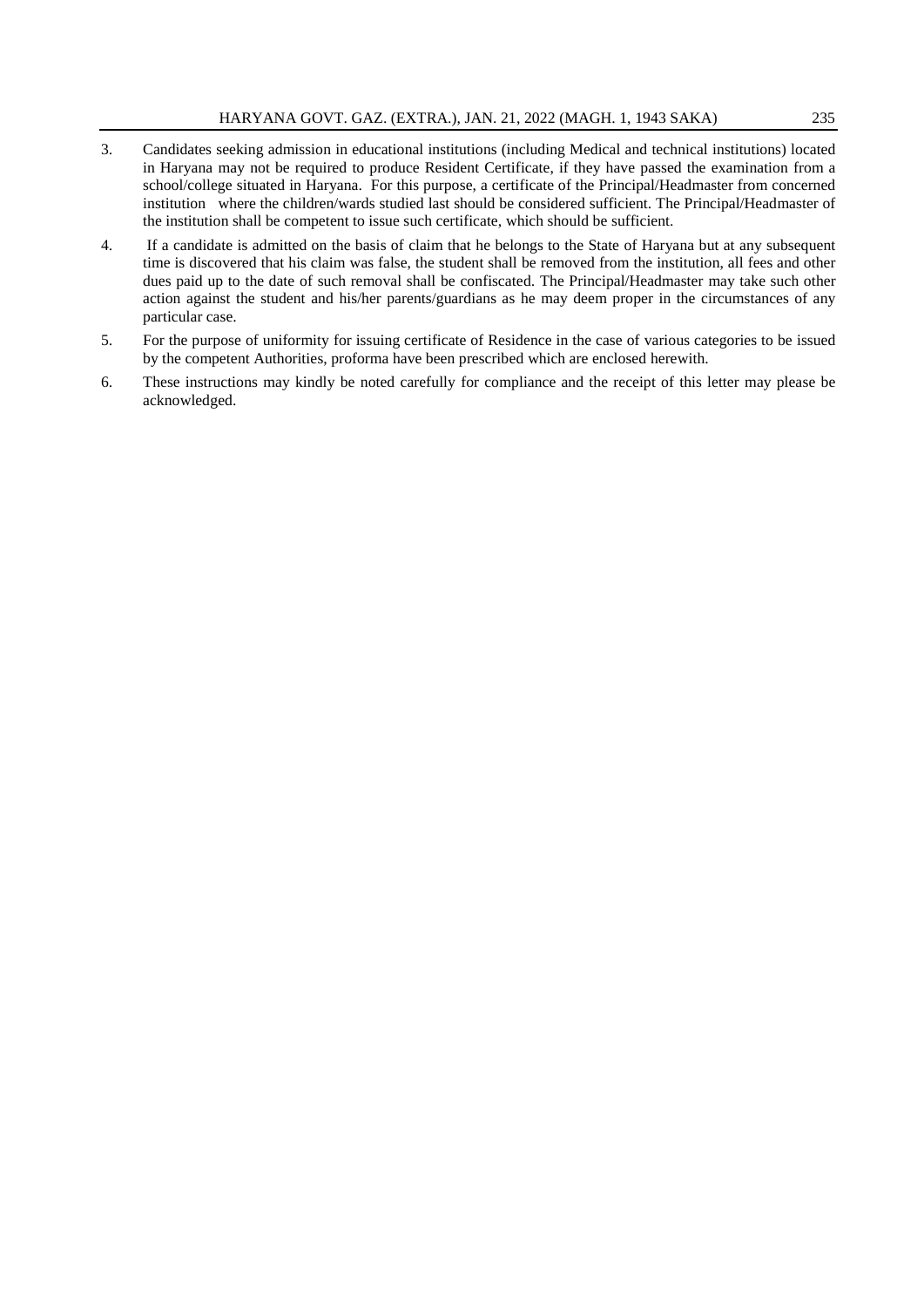**Annexure III**

U.O. No. 62/27/2003- 6 GSI Dated, Chandigarh the July 29, 2003

From: The Chief Secretary to Government Haryana

To

- 1. All the Heads of Departments in Haryana.
- 2. The Commissioners Rohtak, Gurgaon, Hissar and Ambala divisions.
- 3. The Registrar, Punjab and Haryana High Court.
- 4. All the Deputy Commissioners in Haryana
- 5. The Managing Directors of all Boards and Corporations in Haryana.
- 6. The Registrars, Maharshi Dayanand University, Rohtak, Kurukshetra University, Kurukshetra, Ch. Charan Singh Haryana Agriculture University, Hissar, Guru Jambheshwar University, Hissar and Ch. Devi Lal University, Sirsa.

#### Sub : **Bonafide residents of Haryana – Guidelines regarding.**

Sir,

I am directed to invite your attention to Haryana Government circular letter No. 62/17/95-6GSI, dated 3.10.96 and No. 62/32/2000 - GSI, dated 23.5.2003 on the subject noted above vide which the instructions were issued regarding simplification of procedure for obtaining the certificate of resident purpose of admission to educational institutions (including technical/ Medical institutions).

2. The matter has been reconsidered by the State Government in view of the problems faced by the children and wards of accredited journalists recognized by Government of Haryana and it has been decided that the children and wards of the accredited journalists residing at Chandigarh and recognized by Government of Haryana would also be eligible for the grant of Residence Certificate only for the purpose of admission in the academic institutions of Haryana State.

3. These instructions may kindly be noted carefully for compliance and the receipt of this letter may please be acknowledged.

Yours faithfully,

Sd/- Under Secretary General Administration for Chief Secretary to Government Haryana

A copy is forwarded to all the Financial Commissioners and Principal Secretaries/ Commissioners and Secretaries to Government of Haryana for information and necessary action.

Sd/-

Under Secretary General Administration for Chief Secretary to Government Haryana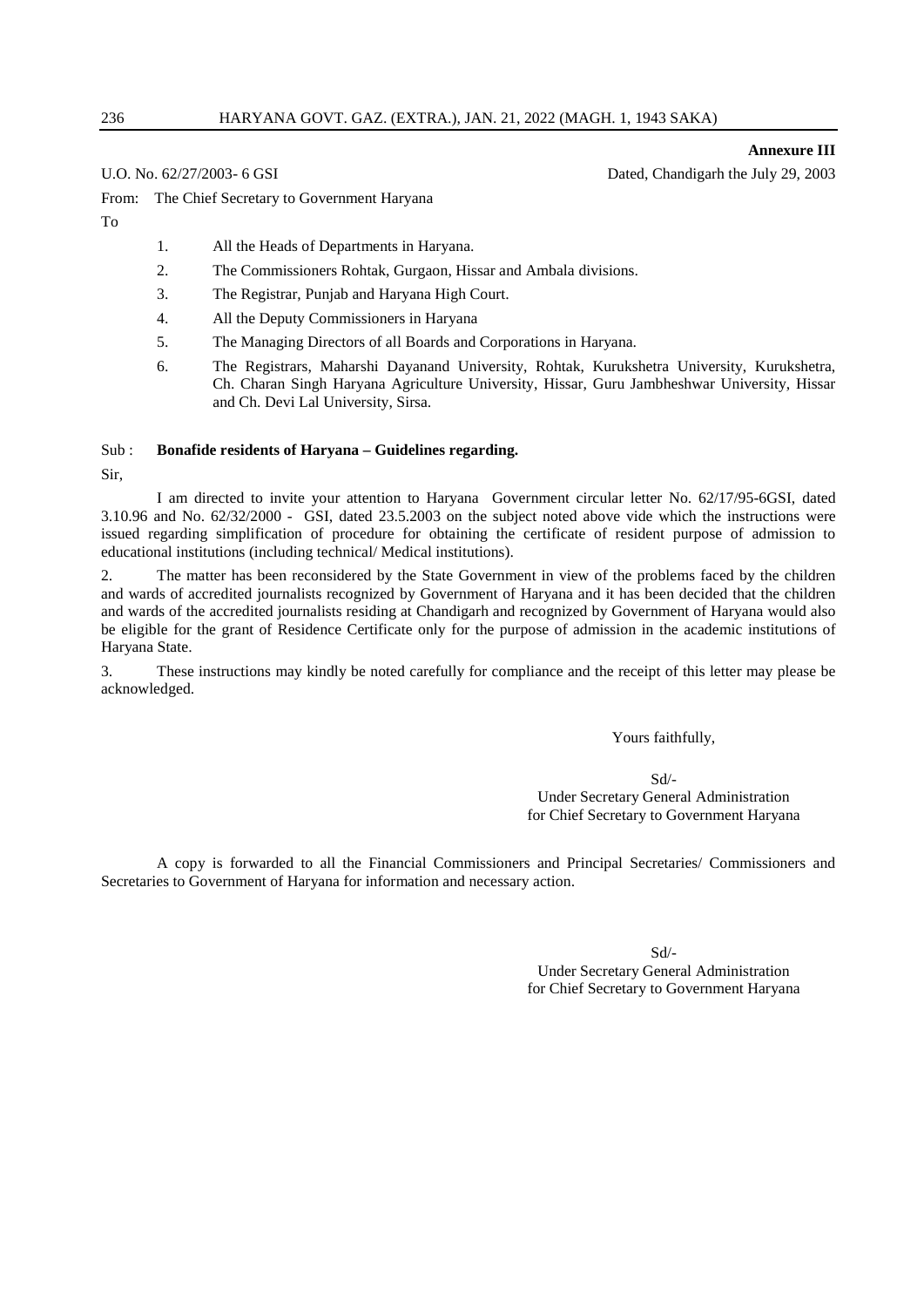#### **Annexure IV**

#### **Copy of letter No. 22/28/2003-3G.S.III Dated, Chandigarh the 30th January, 2004.**

#### **From**

#### **The Chief Secretary to Government Haryana.**

- **To**
- 1. All Heads of Departments in Haryana.
- 2. The Commissioners, Rohtak, Gurgaon, Hisar and Ambala Divisions.
- 3. The Registrar, Punjab and Haryana High Court, Chandigarh.
- 4. All the Deputy Commissioners in Haryana.
- 5. The Registrars, Maharshi Dayanand University, Rohtak, Kurukshetra University, Kurukshetra, Ch. Charan Singh Haryana Agriculture University, Hisar, Guru Jambheshwar University, Hisar and Ch. Devi Lal University, Sirsa (Haryana).
	- Dated, Chandigarh the 30th January, 2004.

#### **Subject: "Streamlining the procedure in the offices regarding issuing of Resident /Income Certificates and the caste certificate to Scheduled Castes and Backward Classes".**

**Sir,**

I am directed to invite your attention to Haryana Government letters Nos. 62/17/95-2G.S.III, dated 03.10.96, No. 22/51/93-3G.S.III, dated 12.8.93 and even No. dated 14.10.97 on the subject noted above wherein instructions regarding the caste certificates (SC/BC/OBC), and Resident certificates have been issued.

2. The policy has been reviewed keeping in view the various courts judgments and the hardships caused to the individuals in obtaining above quoted certificates. Government is of the view that the procedure be institutionalized by delegating powers at proper level for ensuring speedy disposal of work without any harassment or exploitation. The present modification of the policy also aims at simplifying the procedure for obtaining certificate by an individual falling under the reserved categories.

The matter has also been reconsidered in depth by the State Government in view of the problems being faced by the Government employees in obtaining these certificates. With a view to improve the existing system in issuing various certificates, it has been decided by the Government that henceforth Circle Revenue Officers (Tehsildar/NaibTehsildar-cum-Executive Magistrate) concerned will be authorized to issue Resident as well as Caste Certificates (SC/BC/OBC) after getting the verification done through the subordinate revenue staff in case of applicants residing in the rural area and through the Executive Officer/ Secretary of the concerned Municipal Committee/Municipal Council/Municipal Corporation concerned in case of applicants residing in urban area. It has further been decided that in case of Haryana Government employees serving in the offices located at Chandigarh/Panchkula and residing at Chandigarh/Panchkula, the Resident certificates and caste certificate to SC/BC employees and for their children, may be issued by their respective Heads of Departments also.

- 3. The validity of Resident Certificate issued by the competent authority shall be as long as the holder of this certificate maintains his residential address in Haryana State.
- 4. SC certificate once issued shall be valid as long as the caste is not removed from the Schedule of the Constitution and BC certificate shall be valid for life from the date of issue of the certificate or till the applicant does not fall into creamy layer Category as defined from time to time. The applicant applying for BC certificate would also submit a self declaration on simple paper that he does not fall under creamy layer category. The format for this declaration is given at Annexure 'A' However, if the certificate has been obtained by fraud or misrepresentation or concealment of facts or by some other means, the said certificate shall be declared as invalid/non-est and benefit taken by the applicant will be withdrawn and a criminal case shall be registered against the applicant misrepresenting the facts as well as against the guilty officers/officials, if any. In addition, Social Justice & Empowerment Department, Haryana is being, directed to finalize the modalities and procedure to constitute the Scrutiny Committee.

The files relating to Caste and Resident certificate shall be retained for 10 years and Register shall be retained permanently. The proforma of the application form, Register and SC/BC certificates prescribed by the Government shall be followed by all the Departments/Institutions in letter and spirit as it has come to the notice of the Govt. that some Departments/Institutions demand such certificates in proforma which are at variance with the proforma in which these certificates are being issued by the competent authorities (Tehsildar / NaibTehsildar/HODs). It is, therefore, decided that the Departments/Institutions shall accept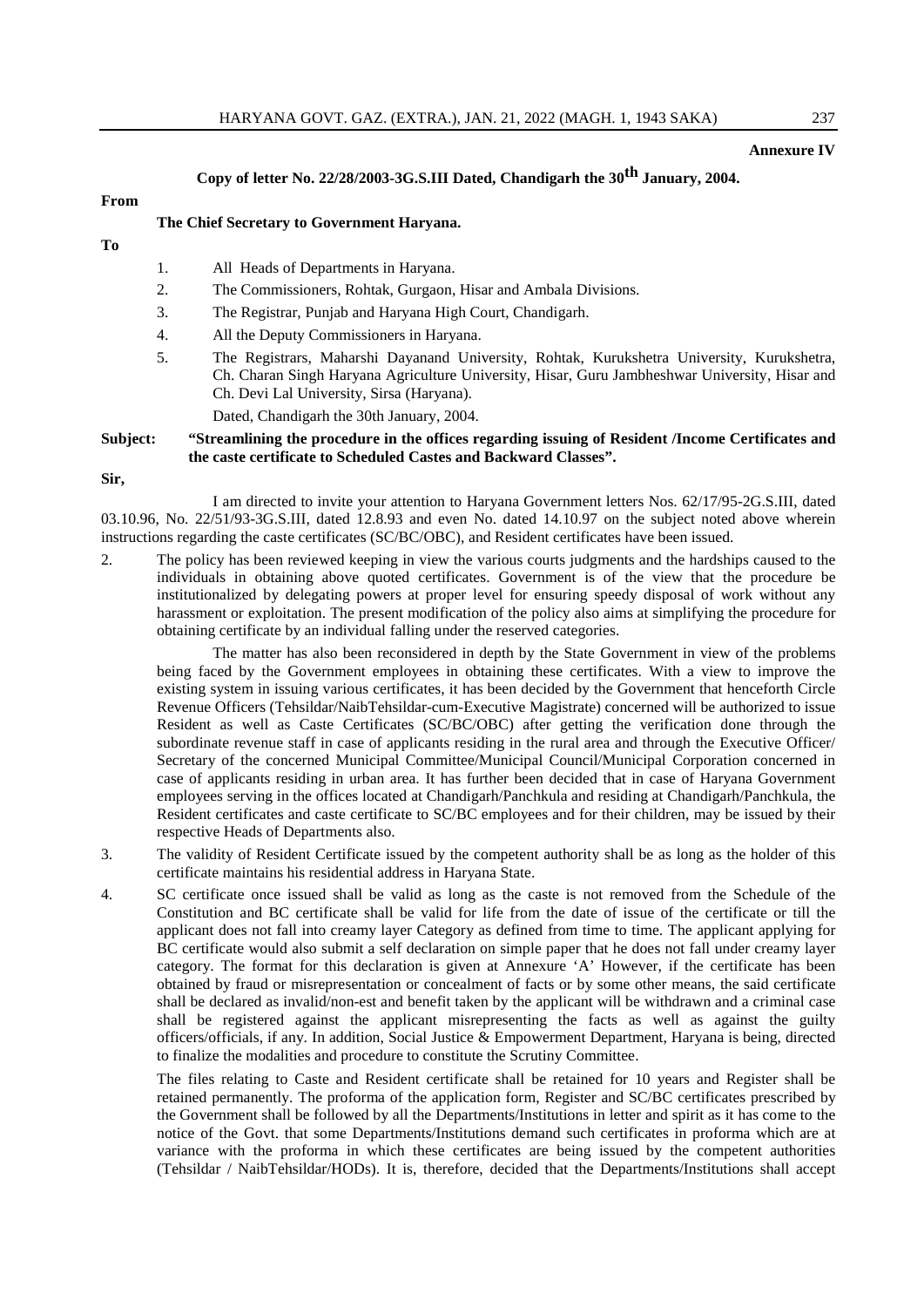these certificates only in the proforma in which these are being issued by the competent authorities which have been prescribed by the Govt. itself (copy enclosed).

- 5. To make institutional arrangements, it has also been decided that in future the Resident and Caste certificates will be issued to all the students studying in class  $8<sup>th</sup>$  every year as per the time schedule given below:-
- i. Filling of application form by the parents/students. 1st Nov. To 10th Nov. Every year. ii. Verification by
	- (a) Sarpanch/ Namberdar in case of rural areas and Municipal Councillors in case of Urban areas.
	- (b) Verification by Patwari in case of rural areas /EO/Secy.(MC) any other officer/official authorized by the local body for the purpose in case of urban areas. Upto 30th November every year.
	- (c) Head Teacher/Head Master Upto 15th Dec. iii. Forwarding of application to CRO by Head Teacher/Head Master 31st Dec. iv. Verification & issue of certificate by CRO Upto 31st January every year.
- 6. All application forms of a particular School may be sent to the Tehsildar / NaibTehsildar concerned preferably at one go so that the certificates are issued and sent back to the Head masters of Government Schools/Private Schools for distribution to the concerned students. The Head Teacher/Head Master shall be responsible for getting the application forms filled and files prepared of all the students presently studying in Class-VIII to XII will be issued these certificates during the months of January, 2004 to March, 2004. The schedule will be finalized by the concerned Deputy Commissioner in this regard.
- 7. It has been further decided that in case of SC/BC students claiming benefit under various welfare schemes upto Class IX, the benefits will be given by the Head Master/Head Teacher after getting the verification done from Sarpanch/ Namberdar/MC and a caste certificate issued by the CRO (Tehsildar / NaibTehsildar) may not be demanded for this purpose by the School authorities.
- 8 The matter regarding issue of income certificate to the students for claiming various benefits in educational institutions has been considered and it has been decided that in future the income certificate for educational purpose will be issued by the CRO (Tehsildar / NaibTehsildar concerned) and income certificate for other purposes by the SDO (C) concerned taking into account income of the applicant from various sources including agriculture, trade, profession, salary etc. The verification will be got done through the subordinate revenue staff in case of applicants residing in rural areas and through the Executive Officers/Secretary of the concerned Municipal Committee/Council/Municipal Corporation in case of applicants residing in urban areas.
- 9. It has also been brought to the notice of the Government that when posts are advertised, fairly large number of candidates apply for such posts and Haryana Public Service Commission/Haryana Staff Selection Commission /Department demand attested copies of Resident/Caste certificates and other documents from the candidates. This creates not only financial problems for the unemployed youths but also increases the work load in the offices. Similar is the position in case of admission to educational/professional Engineering institutions. To give relief to the public, it has been decided that at the time of applying for job or for admission in educational institutions including technical/professional institutions etc. self attested photo copy of the certificate about the residence and caste status shall be sufficient and at the time of final interview/selection, original papers including castes and Resident certificate issued by the competent authorities may be obtained/examined/inspected by the concerned departments/institutions and attested copies thereof be kept in record. The fact may also be cross checked/verified at the time of verification of the antecedents of the applicants before he/she joins the Government service. Similar practice will be followed for degrees/mark sheets/other certificates of academic qualifications. Necessary action to amend/revise the application form in this regard shall be taken by Haryana Public Service Commission/ Haryana Staff Selection Commission/Head of the Departments/Universities etc. at their own level under intimation to the Government.

These instructions may be brought to the knowledge of all for strict compliance.

Yours faithfully, Sd/- Special Secretary General Administration, for Chief Secretary to Government Haryana.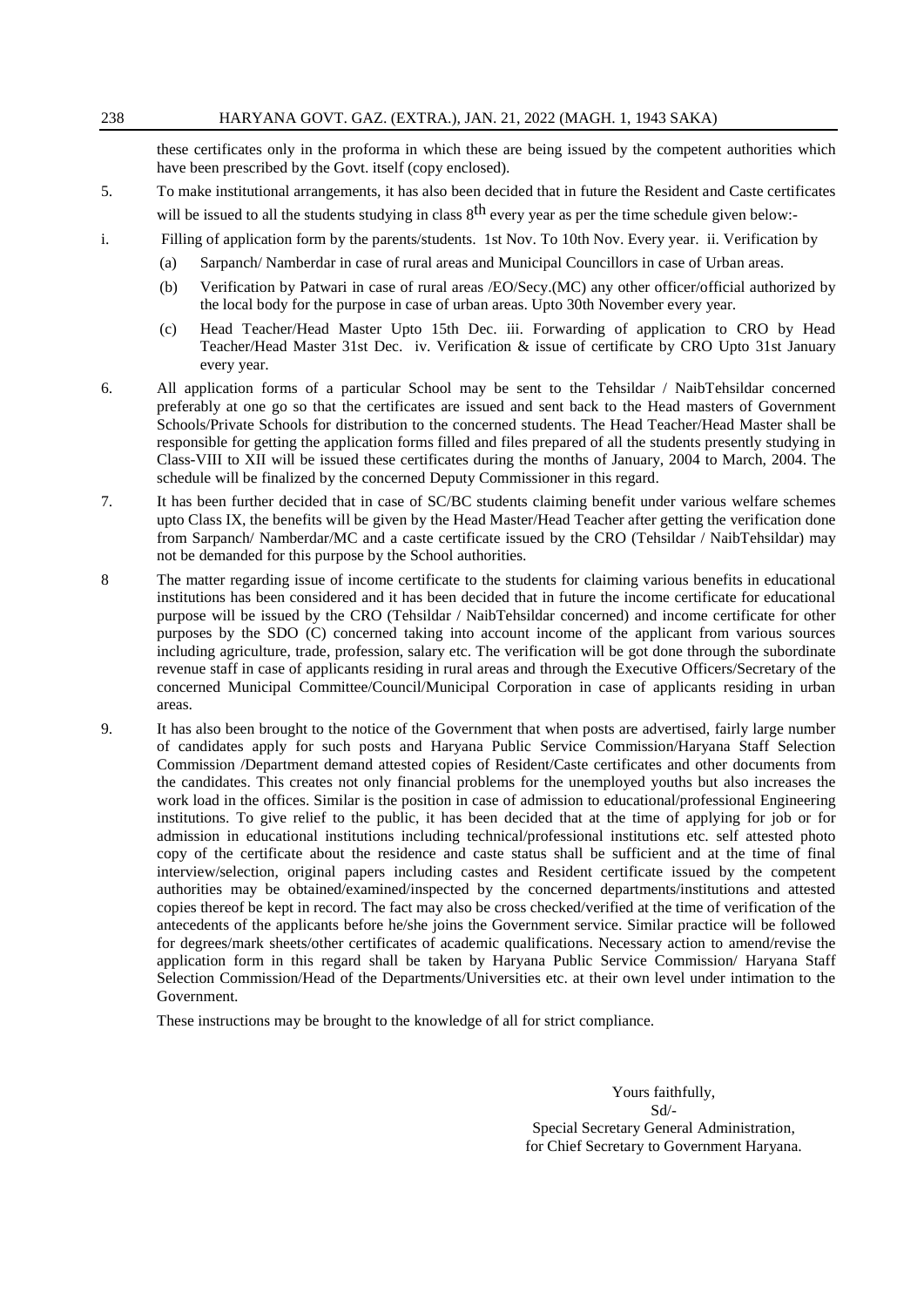#### HARYANA GOVT. GAZ. (EXTRA.), JAN. 21, 2022 (MAGH. 1, 1943 SAKA) 239

#### **Annexure IV(A)**

#### **Affidavit Of The Parent /Guardian To Be Attested By Executive Magistrate/ Oath Commissioner/Notary Public.**

|    | affirm as under:-                                                                                                                                       |                  |
|----|---------------------------------------------------------------------------------------------------------------------------------------------------------|------------------|
| 1. | That I am a Citizen of India.                                                                                                                           |                  |
| 2. | That neither the deponent nor the child/ward of the deponent have obtained the benefit of 'Residence in any<br>other State.                             |                  |
|    |                                                                                                                                                         | <b>DEPONENT</b>  |
|    | <b>VERIFICATION</b>                                                                                                                                     |                  |
|    | Verified that the contents of my above affidavit are true and correct to the best of my knowledge and belief<br>and nothing has been concealed therein. |                  |
|    |                                                                                                                                                         | <b>DEPONENT</b>  |
|    |                                                                                                                                                         | Annexure $IV(B)$ |

#### **Haryana Resident Certificate (Residence Certificate To Be Issued By The Deputy Commissioner, Sub Divisional Officer (Civil), G.A. To D.C.D.R.O. Em And Tehsildar).**

Certified that Shri/Shrimati/Kumari \_\_\_\_\_\_\_\_\_\_\_\_\_\_\_\_\_\_\_\_\_\_\_\_\_\_\_\_\_\_\_\_\_\_\_\_\_\_Son/ Daughter of Shri Father/Guardian of Miss/ Mr. and the name of child/ward with full address hold Immovable property at  $\qquad \qquad$  (place and District) in the State of Haryana for the past \_\_\_\_\_\_\_\_\_\_\_\_\_\_\_\_\_ years.

OR

Certify that Miss/Mr. \_\_\_\_\_\_\_\_\_\_\_\_\_\_\_\_\_\_\_\_\_\_\_\_\_\_\_\_\_\_\_\_\_\_\_\_\_\_\_\_\_Son/ Daughter of Shri \_\_\_\_\_\_\_\_\_\_\_\_\_\_\_\_\_ resident of \_\_\_\_\_\_\_\_\_\_\_\_\_\_\_\_\_\_\_\_ was born in Haryana as per birth certificate (Issued under the instructions of Haryana Govt. Letter No. 22/28/2003-3, GS-III dated 30.1.2004).

No. \_\_\_\_\_\_\_\_\_\_\_\_\_ Tehsildar/NaibTehsildar

Signature of the Authority (mentioned above) (with seal)

Date:

The validity of Resident Certificate shall be as long as the holder of this certificate maintains his residential address in Haryana State.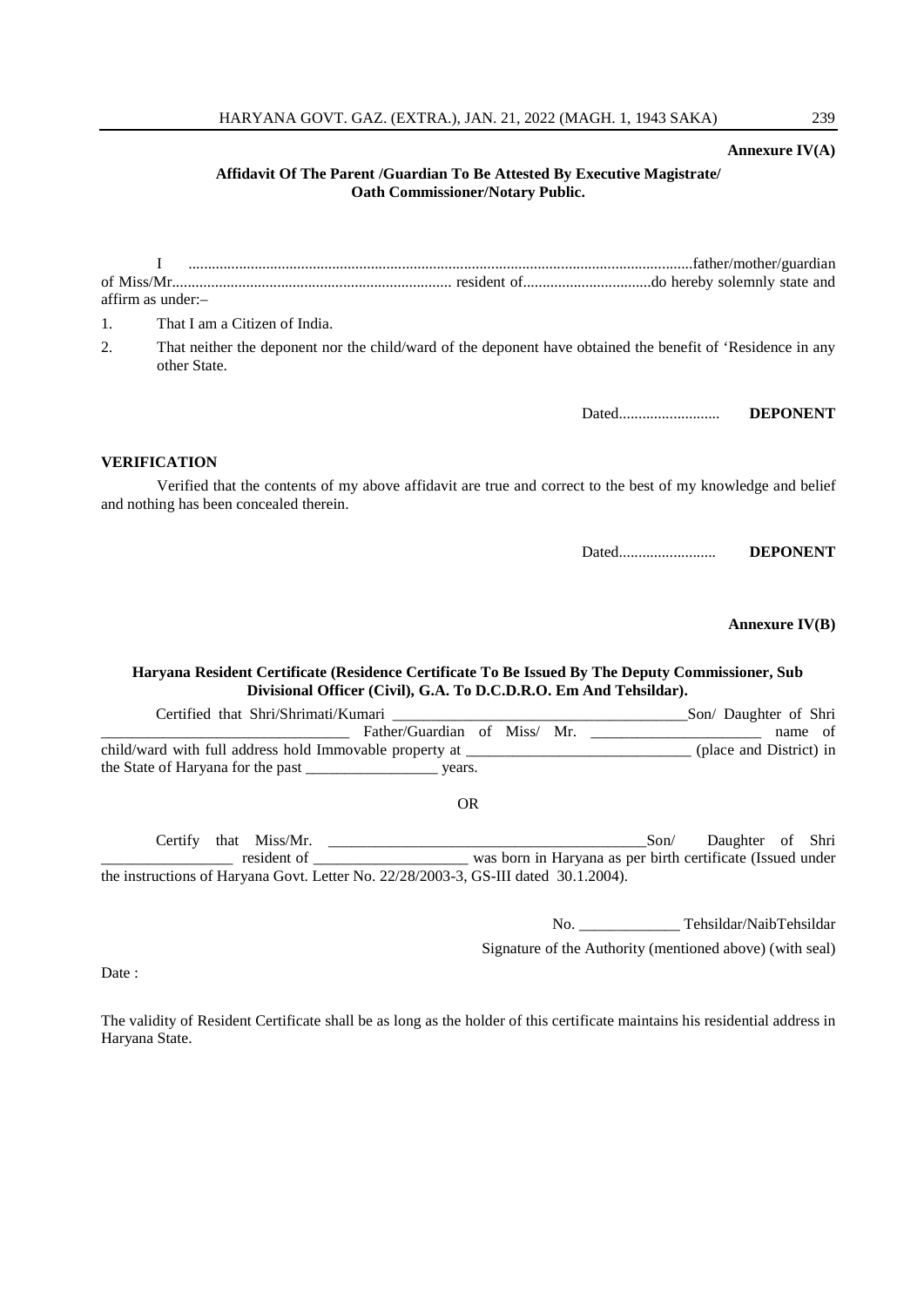#### **Annexure IV(C)**

#### **Residence Certificate To Be Issued By Head Of Department**

| Certified that Sh. | $S/\sigma S$ h.                                       | father of Miss/Mr. |
|--------------------|-------------------------------------------------------|--------------------|
|                    | employee of the<br>an                                 | (Name of office)   |
|                    | of Haryana Government. He is working as               | and is posted at   |
|                    | . He has more than three years service at his credit. |                    |
|                    |                                                       |                    |

**Place: Head of the Department Dated: (with seal)**

**Annexure IV(D)**

#### **Residence Certificate To Be Issued By The Principal/Headmasters Of The Government/Recognized School/College.**

It is certified that Miss/Mr. ……………………………..S/o/D/o Sh. ……………………….. has been a student of this School/College for a period of ……………………………. Years, from ………………..to ……………….. He left the school/college on ………………………..

**Dated**

**Signature of Principal/Headmaster of the School/College (with seal)**

**Annexure IV(E)**

#### **Residence Certificate To Be Issued By The Respective Head Of The Department In The Case Of The Employees Of Government Of India**

Certified that Sh. …………………………….. S/o Sh. ………………………… father of Miss/Mr. ………………………………………….is an employee of Government of India working as …………………………….. He has been posted at Chandigarh/Haryana in connection with the affairs of Haryana Government for the past three years.

**Dated Head of Department** 

**(with seal)**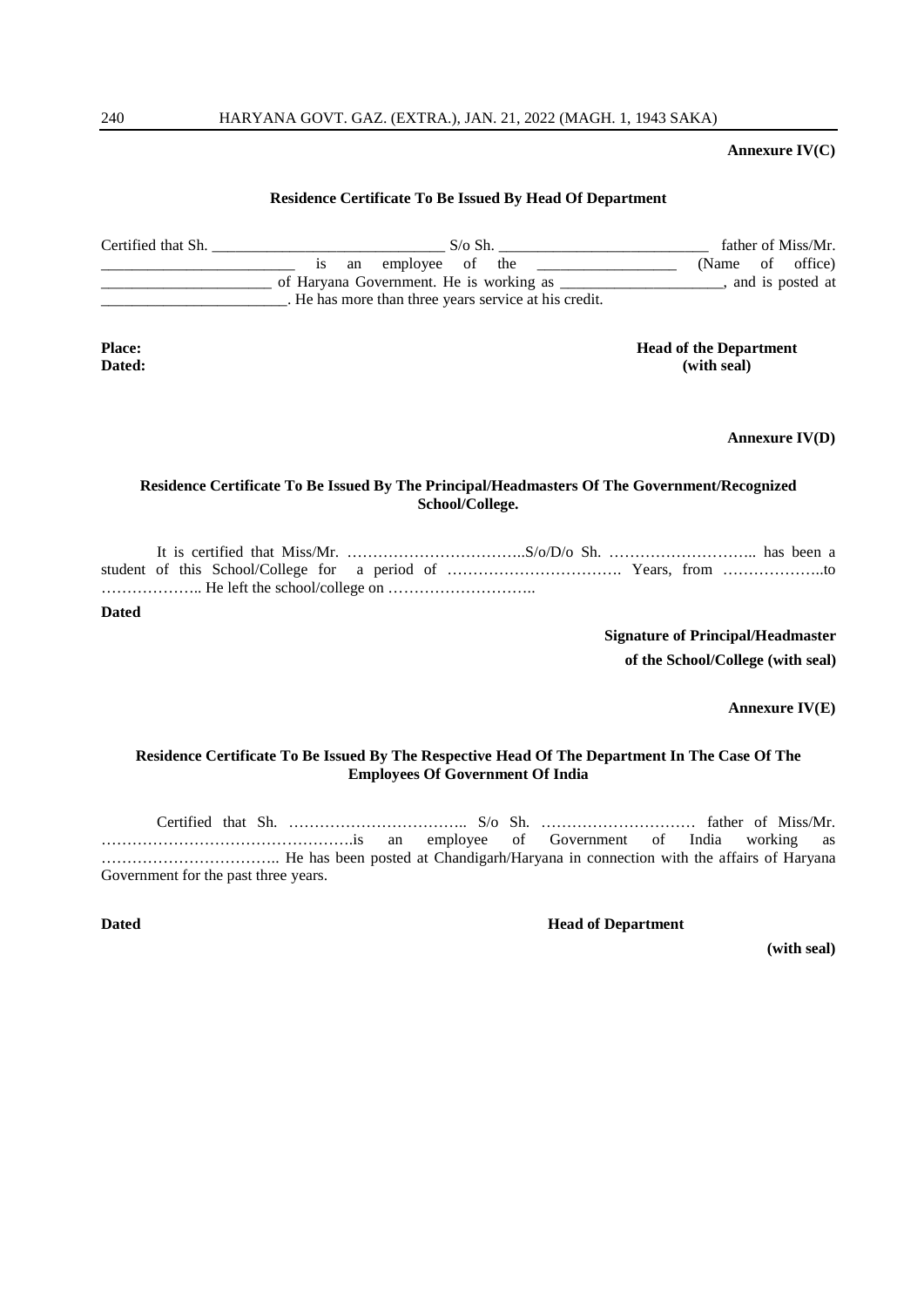#### **Annexure IV(F)**

#### **Certificate Of Scheduled Caste**

Certified that Mr./Miss................................... Son/Daughter of Sh.................................... Village/Ward No..............................Teh...........................................District ......................... Haryana belongs to ................................Caste.Which has been declared Scheduled Caste in the Constitution (Scheduled Castes) Order 1950.

Caste certificate shall be valid for life.

Dated..................... Tehsildar/NaibTehsildar-cum-Executive Magistrate/Head of the Department

Certificate from no other authority will be accepted.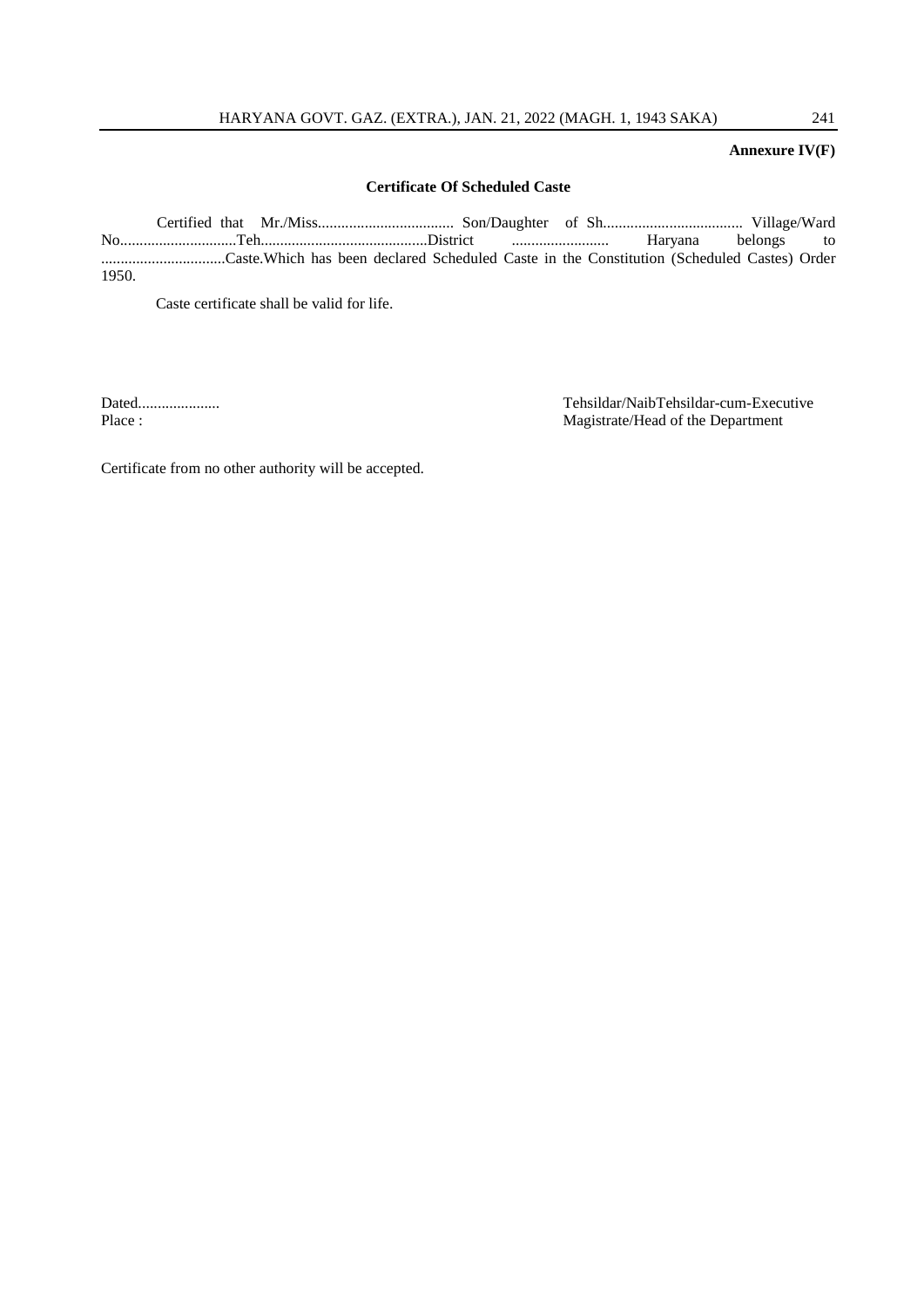#### **Annexure-V**

|                        | (Figure as in Rupees) |               |               |  |
|------------------------|-----------------------|---------------|---------------|--|
| <b>Particulars</b>     | Fees                  |               |               |  |
|                        | MPHW(M)               | <b>ANM</b>    | <b>GNM</b>    |  |
| <b>Tuition Fee</b>     | 7500                  | 7500          | 7500          |  |
| Security Refundable    | 1500                  | 1500          | 1500          |  |
| <b>Admission Fee</b>   | 1000                  | 1000          | 1000          |  |
| Lab and Library Fee    | 1500                  | 1500          | 1500          |  |
| <b>Examination Fee</b> | As per actual         | As per actual | As per actual |  |
| Development Fund       | 2000                  | 2000          | 2000          |  |
| <b>Hostel Fee</b>      | 1500                  | 1500          | 1500          |  |
| <b>Total</b>           | 15000                 | 15000         | 15000         |  |

# **Fee structure for Government ANM/GNM/MPHW(Male) Institutions :-**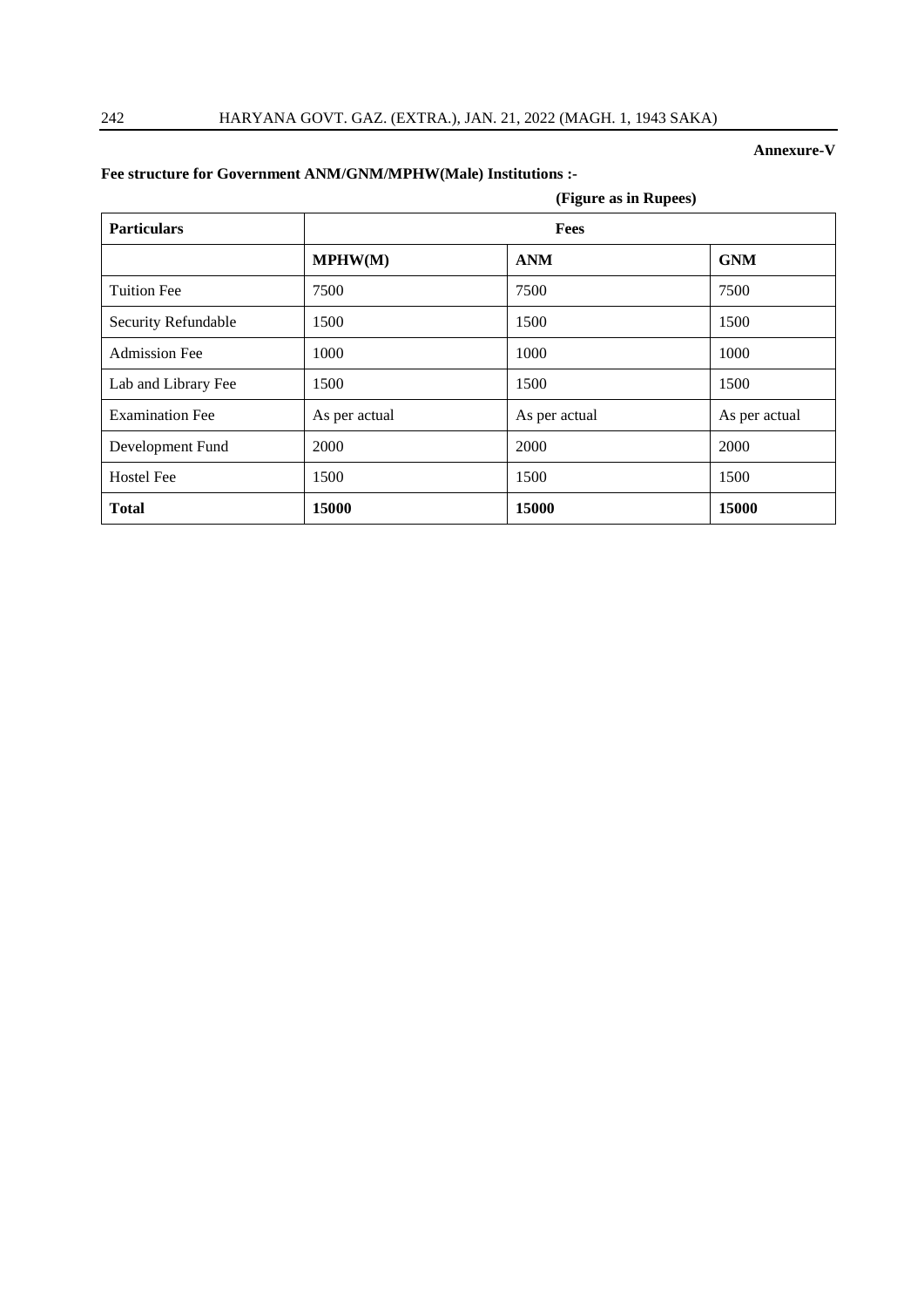### **Annexure- VI**

#### **Fee structure for Private ANM Schools**

| Sr. No.                          | <b>Particulars</b>        | Amount (In Rs.)    | <b>Remarks</b>                                                                                                                                             | <b>Total Amount</b>              |
|----------------------------------|---------------------------|--------------------|------------------------------------------------------------------------------------------------------------------------------------------------------------|----------------------------------|
| 1                                | <b>Admission Fee</b>      | $5000/-$           |                                                                                                                                                            |                                  |
|                                  | <b>Registration Fee</b>   | $4000/-$           |                                                                                                                                                            |                                  |
|                                  | Lab and Library Fee       | $3000/-$           |                                                                                                                                                            |                                  |
|                                  | Amalgamated Fee           | $3000/-$           |                                                                                                                                                            |                                  |
|                                  | <b>Building Fee</b>       | $3000/-$           |                                                                                                                                                            |                                  |
|                                  | <b>Medical Fee</b>        | $4000/-$           |                                                                                                                                                            |                                  |
|                                  | Computer charges          | $5000/-$           |                                                                                                                                                            |                                  |
|                                  | <b>Total Fee</b>          | 27000/-            | <b>Total Admission Fee</b>                                                                                                                                 | 27000/-                          |
| 2.                               | <b>Tuition Fee</b>        | 2500/-(Per Month)  | Tuition Fee per year<br>$-Rs. 30000/-$                                                                                                                     | 60000/-(For<br>entire<br>Course) |
| 3.                               | <b>Hostel Fee</b>         | 1200/- (Per Month) | This fee includes<br>room rent, electricity<br>and water charges.<br>Mess charges will be<br>charged<br>by<br>the<br>Institute itself as per<br>the actual | $28,800/-$                       |
| 4.                               | Second Year Admission Fee | $10,000/-$         |                                                                                                                                                            | 10000/-                          |
| 5.                               | <b>Practical Training</b> | $5000/-$           |                                                                                                                                                            | $10000/-$                        |
| 6.                               | <b>Examination Fee</b>    | $1000/-$           |                                                                                                                                                            | $2000/-$                         |
|                                  | <b>Transport Charges</b>  |                    | Will be charged by<br>the Institute itself as<br>per the actual                                                                                            | $\overline{a}$                   |
| Total fee for the entire course. |                           |                    |                                                                                                                                                            | 137800/-                         |

**Fee structure for Private GNM Schools**

| Sr. No. | <b>Particulars</b>      | Amount (In Rs.)   | <b>Remarks</b>                         | <b>Total Amount</b>               |
|---------|-------------------------|-------------------|----------------------------------------|-----------------------------------|
| -1      | <b>Admission Fee</b>    | $5000/-$          |                                        |                                   |
|         | <b>Registration Fee</b> | $4000/-$          |                                        |                                   |
|         | Lab and Library Fee     | $3000/-$          |                                        |                                   |
|         | Amalgamated Fee         | $3000/-$          |                                        |                                   |
|         | <b>Building Fee</b>     | $3000/-$          |                                        |                                   |
|         | <b>Medical Fee</b>      | $4000/-$          |                                        |                                   |
|         | Computer charges        | $5000/-$          |                                        |                                   |
|         | <b>Total Fee</b>        | 27000/-           | <b>Total Admission Fee</b>             | $27000/-$                         |
| 2.      | <b>Tuition Fee</b>      | 2500/-(Per Month) | Tuition Fee per year<br>$-Rs. 30000/-$ | 90,000/-(For<br>entire<br>Course) |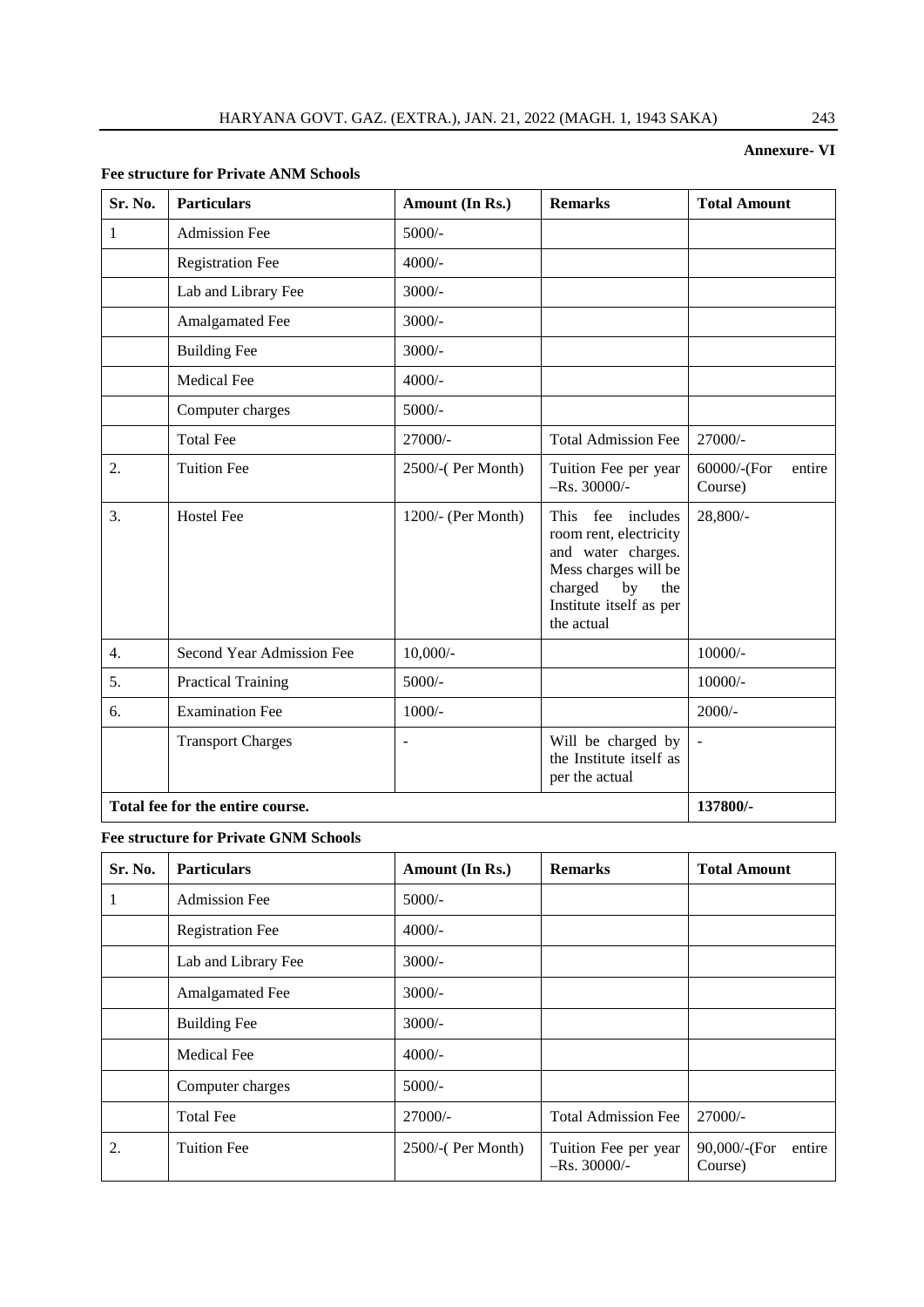| 244 | HARYANA GOVT. GAZ. (EXTRA.), JAN. 21, 2022 (MAGH. 1, 1943 SAKA) |  |
|-----|-----------------------------------------------------------------|--|
|-----|-----------------------------------------------------------------|--|

| Sr. No.                          | <b>Particulars</b>        | Amount (In Rs.)      | <b>Remarks</b>                                                                                                                                          | <b>Total Amount</b> |
|----------------------------------|---------------------------|----------------------|---------------------------------------------------------------------------------------------------------------------------------------------------------|---------------------|
| 3.                               | <b>Hostel Fee</b>         | $1200/-$ (Per Month) | This fee includes<br>room rent,<br>electricity and water<br>charges. Mess<br>charges will be<br>charged by the<br>Institute itself as per<br>the actual | $43,200/-$          |
| $\overline{4}$ .                 | Second Year Admission Fee | $10,000/-$           |                                                                                                                                                         | $10000/-$           |
| 5.                               | <b>Practical Training</b> | $5000/-$             |                                                                                                                                                         | $15000/-$           |
| 6.                               | <b>Examination Fee</b>    | $1000/-$             |                                                                                                                                                         | $3000/-$            |
| 7.                               | Final Year Admission Fee  | $10000/-$            |                                                                                                                                                         | $10000/-$           |
|                                  | <b>Transport Charges</b>  |                      | Will be charged by<br>the Institute itself as<br>per the actual                                                                                         |                     |
| Total fee for the entire course. |                           |                      |                                                                                                                                                         | 198200/-            |

#### **Fee structure for Private MPHW(M) Schools**

1st Year Fees 50,000/-

2nd Year Fees 44,000/-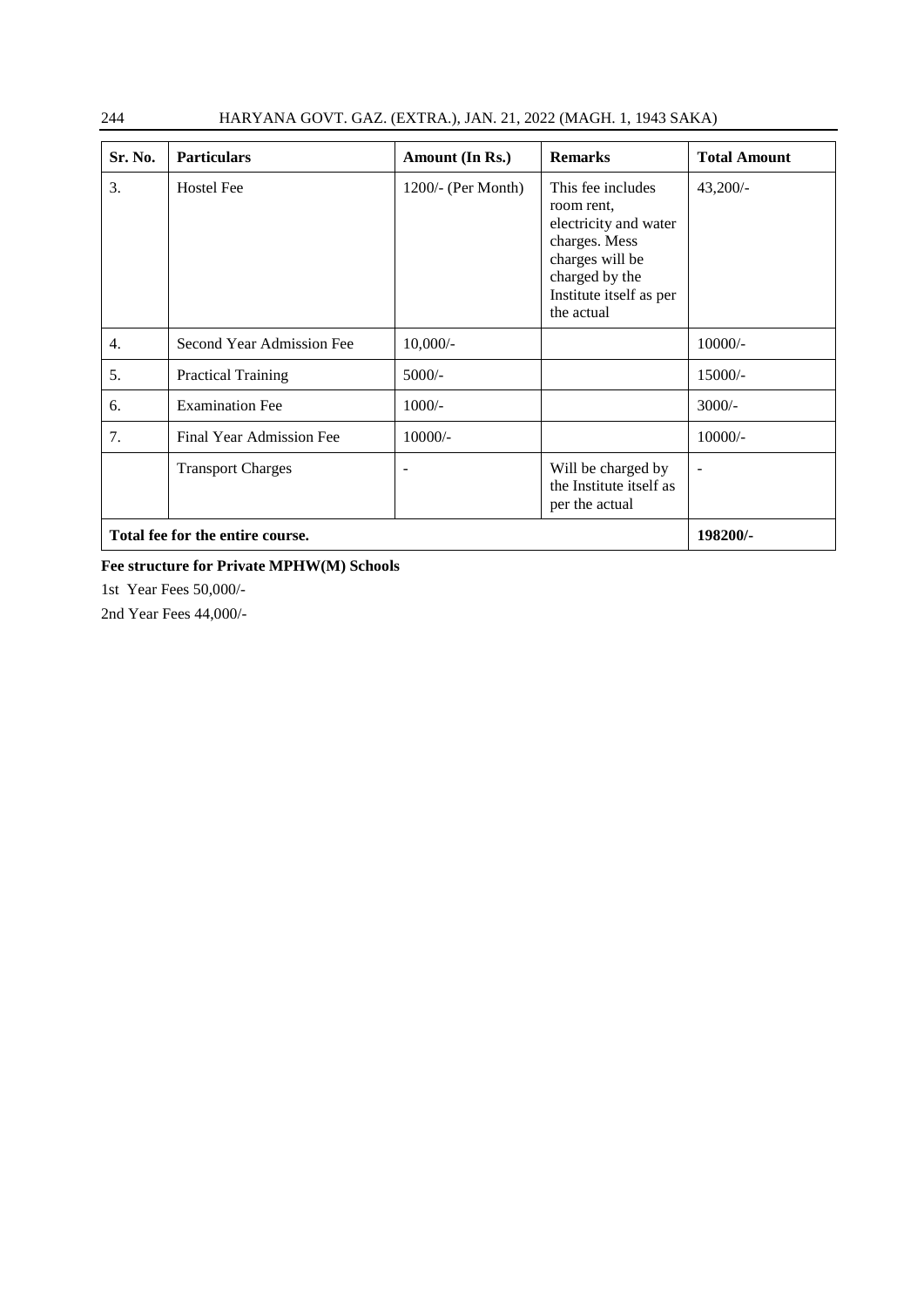#### **Annexure - VII**

#### **List of documents to be brought at the time of reporting to the Institution**

The candidates, at the time of reporting must bring the following original certificates/documents/testimonials along with two sets of duly attested photo copies. Any candidate, who fails to produce any of the required certificate/document at the time of reporting at the institution, shall loose his/her :

- 1. Matriculation Certificate/High School Certificate/ICSE/CBSE Class 10th or its equivalent certificate as proof of date of birth.
- 2. Pass Cerificate/DMC of qualifying examination i.e. 10+2.
- 3. ANM Registration Certificate (if applicable).
- 4. Certificate of good conduct/character from the Principal of the institution last attended.
- 5. Service Certificate from the employer if applicable.
- 6. Resident Certificate issued by competent authority of the State Government (if applicable).
- 7. Certificate of Bonafide Resident issued by competent authority of the State Government (if applicable).
- 8. Caste Certificate issued by competent authority of the State Government (if applicable).
- 9. Certificate of Disability issued by Competent Authority.
- 10. Certificate of Dependent of Freedom Fighters issued by competent authority of the State Government (if applicable).
- 11. Certificate of ESM issued by competent authority of the State Government (if applicable).
- 12. Income and Asset certificate for EWS Category candidates.
- 13. Print out of Online Application form.
- 14. As proof of identification-Aadhar Card/PAN Card/Driving Licence/ Passport/Voter ID.

#### **Note.— Any Candidate, who fails to produce any of the required certificate/document at the time of reporting at the Institution, shall loose his/her claim to admission.**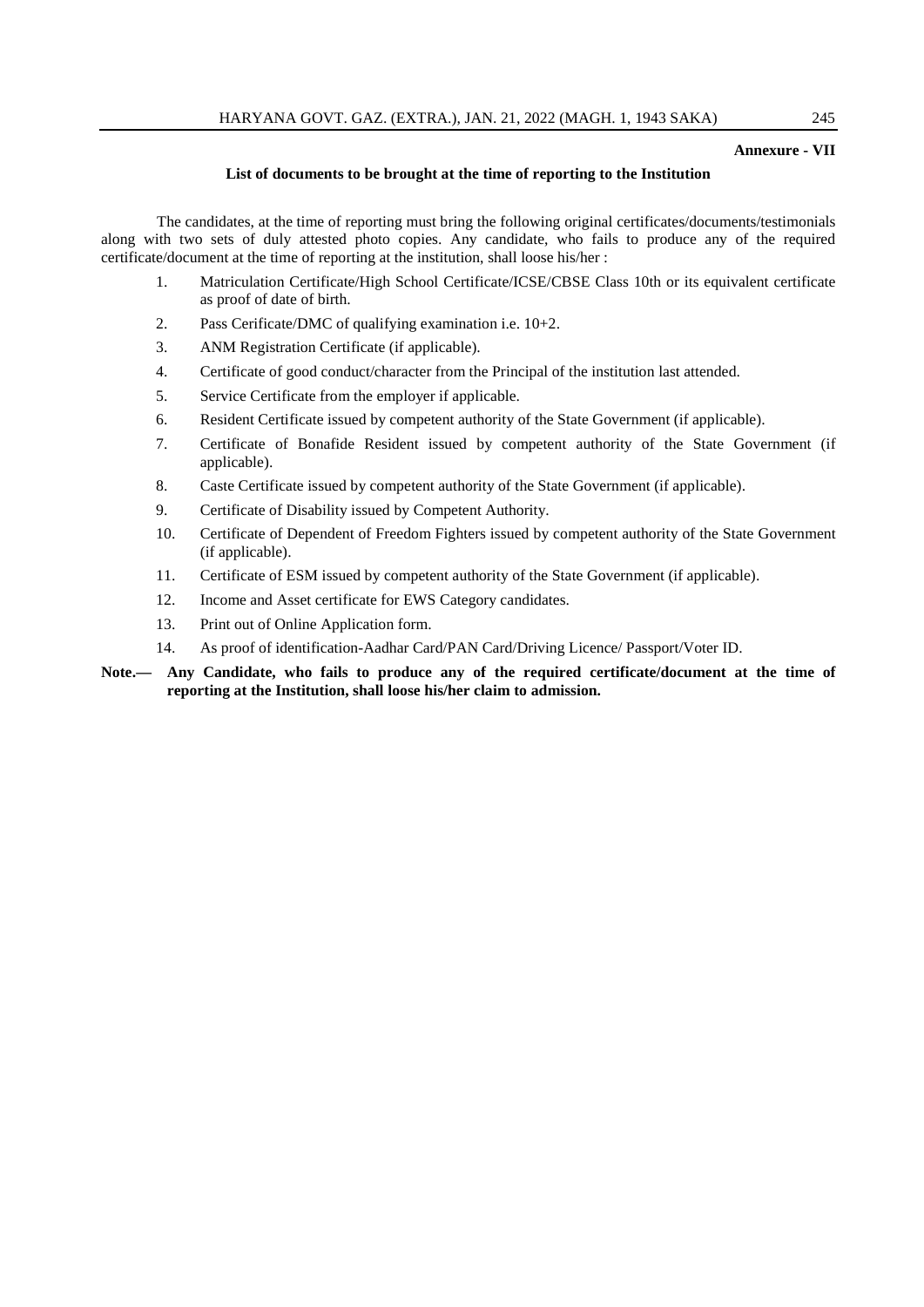#### **Annexure VIII**

#### **HARYANA GOVERNMENT**

WELFARE OF SCHEDULED CASTES AND BACKWARD CLASSES DEPARTMENT

#### **Notification**

The 17th November, 2021

**No. 491-SW(1)-2021.---** In exercise of the powers conferred under clause (d) of Section 2 and Sub-section (2) of Section 5 of the Haryana Backward Classes (Reservation in Services and Admission in Educational Institutions) Act, 2016 (15 of 2016), and in supersession of the Haryana Government, Welfare of Scheduled Castes and Backward Classes Department, notification No. 808-SW(1), dated the 17th August, 2016 and the Haryana Government, Welfare of Scheduled Castes and Backward Classes Department, notification No. 1282-SW(1), dated the 28th August, 2018, the Governor of Haryana hereby specifies the following criteria for exclusion of persons within the Backward Classes as Creamy Layer as per Annexure appended hereto.

**Annexure**

|              | DESCRIPTION OF CATEGORY                                                                                      | TO WHOM RULE OF EXCLUSION SHALL APPLY                                                                                                                                                                                                                                                                                                                                                                     |  |  |  |
|--------------|--------------------------------------------------------------------------------------------------------------|-----------------------------------------------------------------------------------------------------------------------------------------------------------------------------------------------------------------------------------------------------------------------------------------------------------------------------------------------------------------------------------------------------------|--|--|--|
| $\mathbf{1}$ | $\overline{2}$                                                                                               | 3                                                                                                                                                                                                                                                                                                                                                                                                         |  |  |  |
| I.           | Constitutional<br>Posts/Constitutional<br>Personalities                                                      | $Son(s)$ and daughter(s) of                                                                                                                                                                                                                                                                                                                                                                               |  |  |  |
|              |                                                                                                              | President of India;<br>(a)                                                                                                                                                                                                                                                                                                                                                                                |  |  |  |
|              |                                                                                                              | Vice President of India;<br>(b)                                                                                                                                                                                                                                                                                                                                                                           |  |  |  |
|              |                                                                                                              | Judges of the Supreme Court and of the High Court;<br>(c)                                                                                                                                                                                                                                                                                                                                                 |  |  |  |
|              |                                                                                                              | Chairman and Members of UPSC and of the State Public<br>(d)<br>Service Commission;                                                                                                                                                                                                                                                                                                                        |  |  |  |
|              |                                                                                                              | Chief Election Commissioner; Comptroller & Auditor General<br>of India;                                                                                                                                                                                                                                                                                                                                   |  |  |  |
|              |                                                                                                              | Persons holding Constitutional positions of like nature.<br>(e)                                                                                                                                                                                                                                                                                                                                           |  |  |  |
|              |                                                                                                              | (f)<br>Member of Parliament or Member of Legislative Assembly                                                                                                                                                                                                                                                                                                                                             |  |  |  |
| II.          | <b>Service Category</b>                                                                                      | $Son(s)$ and daughter(s) of                                                                                                                                                                                                                                                                                                                                                                               |  |  |  |
|              | A. Group A and Group B/<br>Class I and II Officers of<br>the All India, Central and<br><b>State Services</b> | Parents, either or both of whom is or are a Class-I officer<br>(a)<br>(Group A Officer) or Class II officer (Group B Officer);                                                                                                                                                                                                                                                                            |  |  |  |
|              | B. Employees in Public<br>Sector Undertakings etc.                                                           | The criteria enumerated in A above in this Category shall apply mutatis<br>mutandis to officers holdings equivalent or comparable posts in PSUS<br>Banks, Insurance Organizations, Universities, etc. Pending the<br>evaluation of the posts on equivalent or comparable basis in these<br>institutions, the criteria specified in Category V below shall apply to<br>the officers in these Institutions. |  |  |  |
| Ш.           | Armed Forces including Para                                                                                  | $Son(s)$ and daughter(s)                                                                                                                                                                                                                                                                                                                                                                                  |  |  |  |
|              | Military Forces (Persons<br>holding civil posts are not<br>included)                                         | Parents either or both of whom is or are in the rank of Major or above<br>in the Army or to Equivalent posts in the Navy or the Air Force or the<br>Para Military Forces.                                                                                                                                                                                                                                 |  |  |  |
| IV.          | <b>Property Owners</b><br>Agricultural holdings                                                              | Son(s) and daughter(s) of persons belonging to a family (father, mother<br>and minor children) which owns land more than the land permissible<br>under the Haryana ceiling on land Holdings Act, 1972 (26 of 1972).                                                                                                                                                                                       |  |  |  |
| V.           | Income Test/Wealth Test                                                                                      | $Son(s)$ and daughter(s) of parents                                                                                                                                                                                                                                                                                                                                                                       |  |  |  |
|              |                                                                                                              | Having gross annual income of Rs. 6 Lakhs or above.                                                                                                                                                                                                                                                                                                                                                       |  |  |  |
|              |                                                                                                              | OR.                                                                                                                                                                                                                                                                                                                                                                                                       |  |  |  |
|              |                                                                                                              | Possessing wealth above Rs. 1 Crore for a period of last three<br>consecutive years.                                                                                                                                                                                                                                                                                                                      |  |  |  |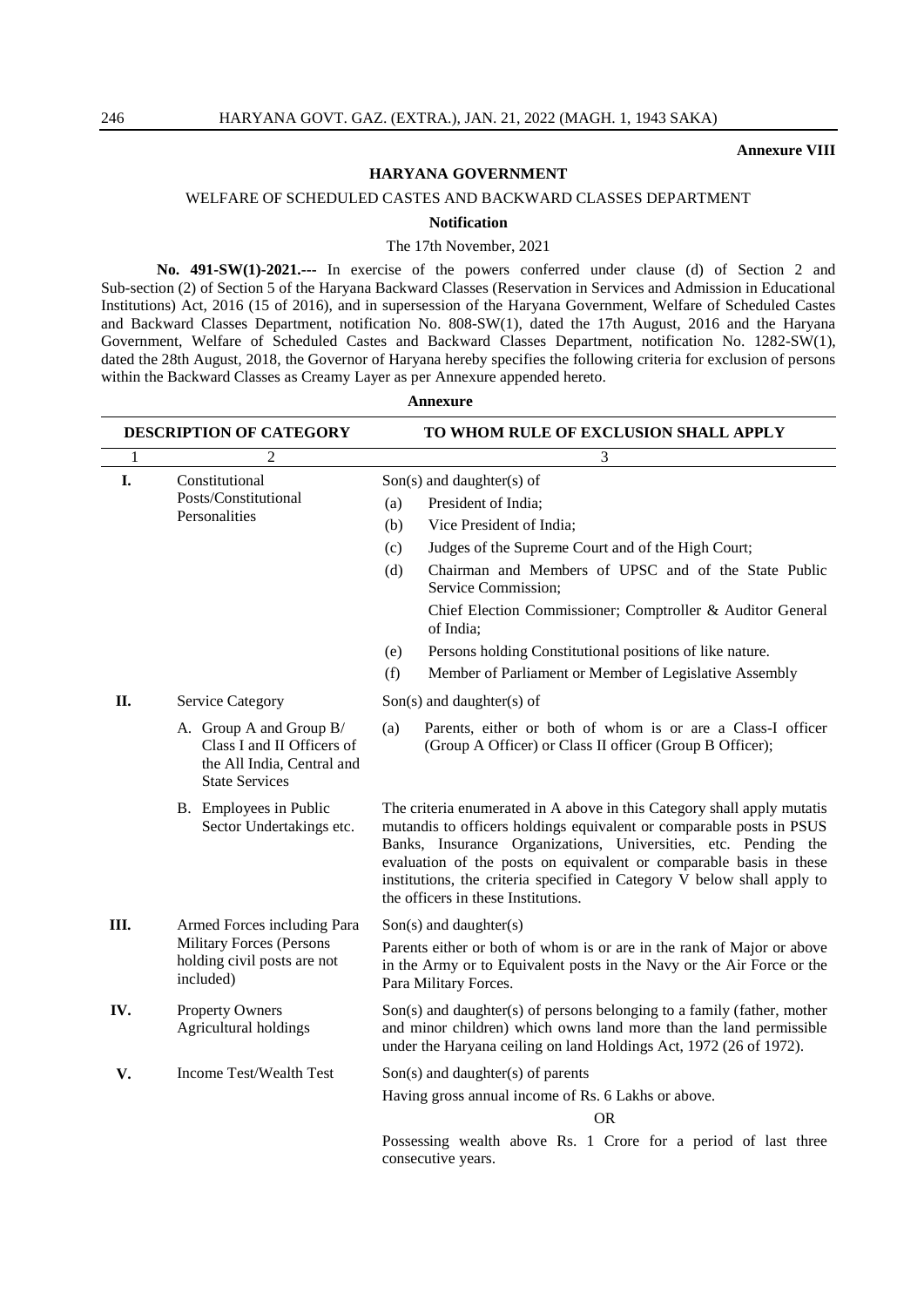Explanation:

Income from all sources shall be clubbed to arrive at the gross annual income.

VINEET GARG, Chandigarh: Principal Secretary to Government of Haryana, The 17th November, 2021. Welfare of Scheduled Castes and Backward Classes Department,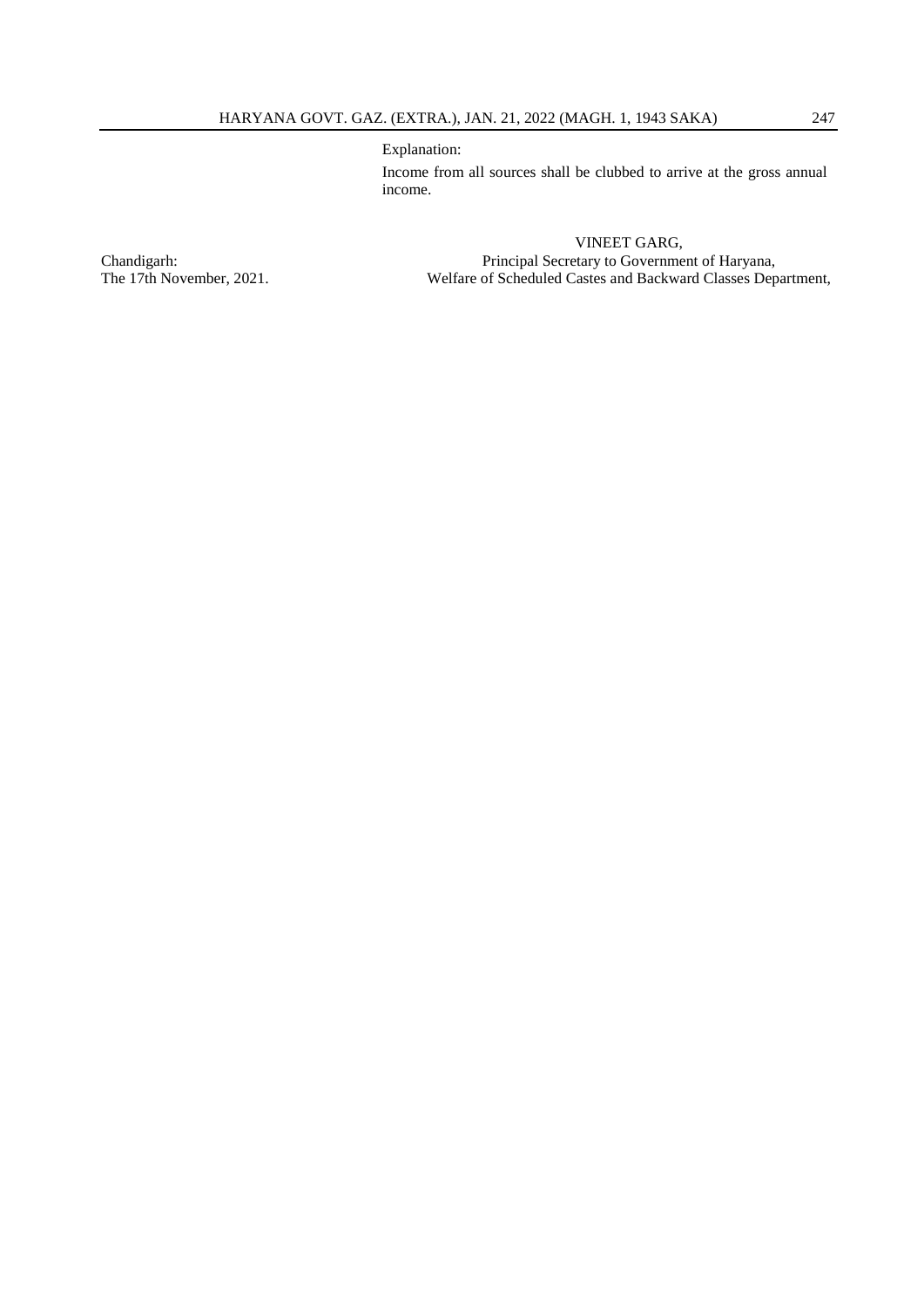#### **Annexure-IX**

#### **(FOR DEPENDENTS OF FREEDOM FIGHTERS)**

#### **UNDERTAKING**

|      |                      | S/D    | of                               | $R$ <sub>o</sub> |            |                                                                |
|------|----------------------|--------|----------------------------------|------------------|------------|----------------------------------------------------------------|
| Teh. |                      |        | Distt.hereby undertake as under: |                  |            |                                                                |
|      | That Sh./Smt.        |        |                                  | $S/D$ of Sh.     | $R/\alpha$ |                                                                |
| Teh. |                      | Distt. |                                  |                  |            | is /was Freedom Fighter and is/was my grandfather/ grandmother |
|      | (Paternal/Maternal). |        |                                  |                  |            |                                                                |

Date:

Place: Sign of applicant

It is verified that all the above contents are true to the best of my knowledge.

Sign of Father/Mother of applicant Sign of applicant Sign of applicant (Who is/was dependent of Freedom Fighter)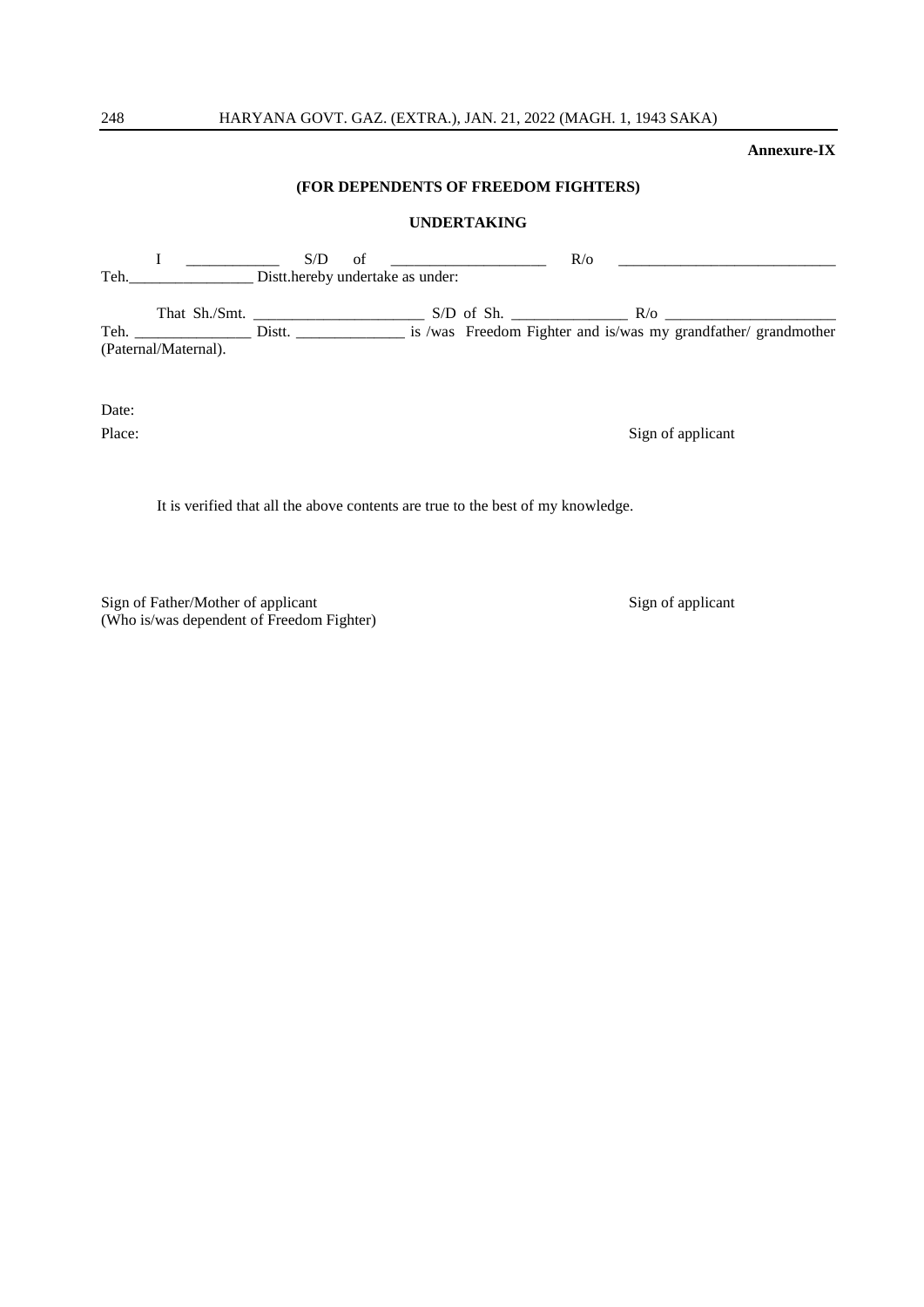#### **Annexure-X**

# **Government of Haryana General Administration Department General Services -III Branch No. 22/10/2013-1GSIII**

Dated Chandigarh, the 10th August, 2017

To

#### 1. All the Additional Chief Secretaries/Administrative Secretaries to Government Haryana.

- 2. All Heads of Departments in the State of Haryana.
- 3. The Commissioners, Ambala/Hisar/Rohtak/Gurugram Division.
- 4. All the CAs/MDs of all Boards/Corporation/Public Sector Undertakings in Haryana
- 5. The Registrar General of Punjab & Haryana High Court, Chandigarh
- 6. All the Deputy Commissioners in the State of Haryana.
- 7. The Registrars of all the Universities in the State of Haryana.

#### **Subject: Grant of reservation in admission in Government/Government Aided educational technical/professional Institutions etc**.

Sir/madam

I am directed to invite your kind attention to the Government instructions issued vide letter of even number dated 15.07.2014 on the subject noted above.

It is intimated that Government of India, Ministry of Defence Department of Ex-Servicemen Welfare D(Res-II) has intimated that vide letter number 6(1)/2017-D (Res-II) dated 19.05.2017, the following priorities for reservations of preferences to the wards of Armed Forces personnel should be applied by States/UTs/Central/State Universities/Autonomous Institutions for admission in medical/professional/non-professional courses:-

Priority-I: Widows/Wards of Defence personnel killed in action.

Priority-II: Wards of disabled in action and boarded out from service.

Priority-III: Widows/Wards of Defence Personnel who died while in with death attributable to military service.

Priority-IV: Wards of disabled in service and boarded out with disability attributable to military service.

Priority V: Wards of Ex-Servicemen and serving personnel who are in receipt of Gallantry Awards:

- (i) ParamVir Chakra
- (ii) Ashok Chakra
- (iii) SarvottamYaudhSeva Medal
- (iv) MahaVir Chakra
- (v) Kirti Chakra
- (vi) UttamYudhSeva Medal
- (vii) Vir Chakra
- (viii) Shaurya Chakra
- (ix) YudhSeva Medal
- (x) Sena, NauSena, VayuSena Medal
- (xi) Mention-in Despatches

Priority-VI: Wards of Ex-servicemen